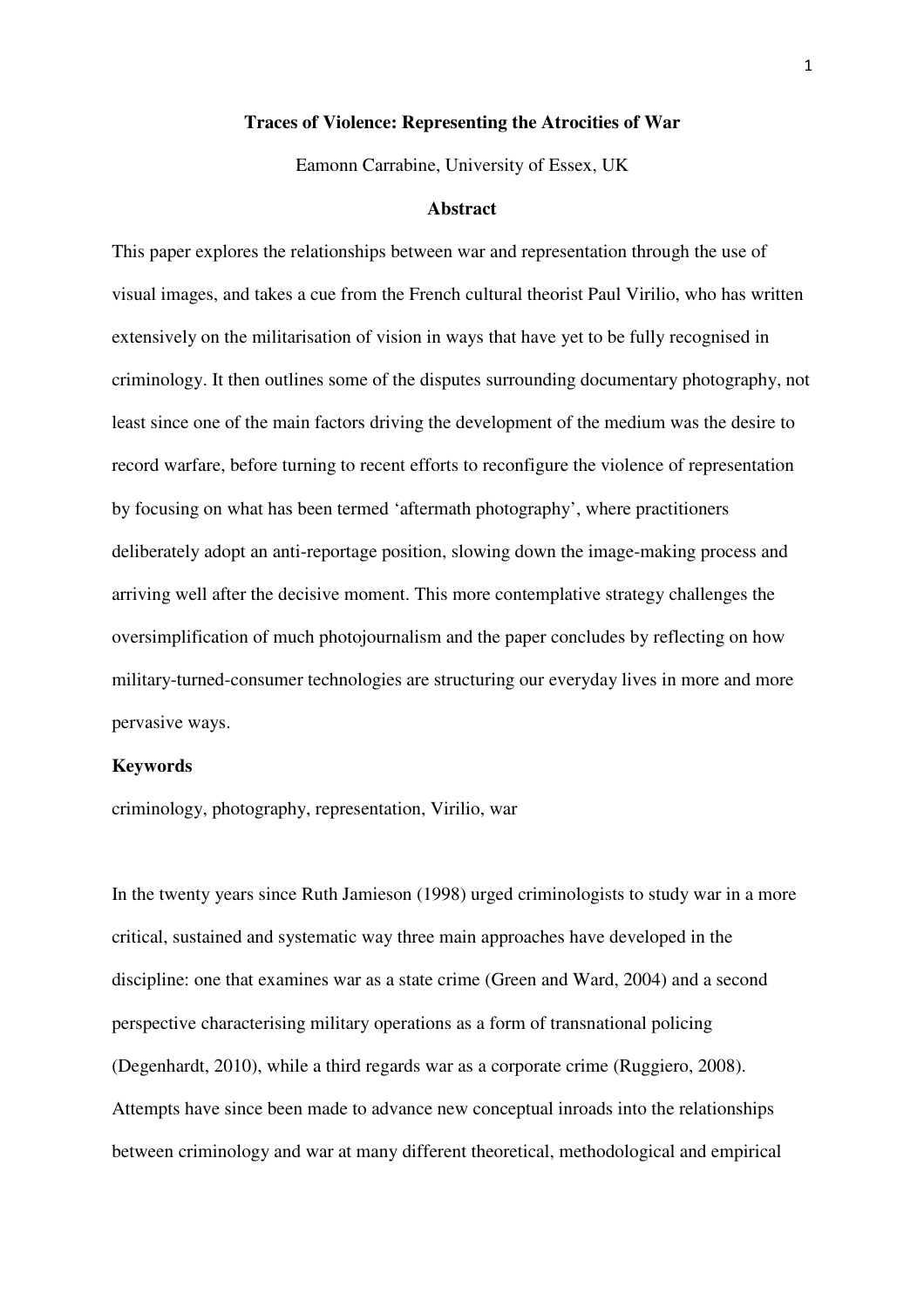levels.<sup>1</sup> In this paper I explore the relationships between visual images and armed conflict to forge connections with the emerging field of visual criminology (Brown and Carrabine, 2017) and complement the different perspectives advocated by Vicenzo Ruggiero and Sandra Walklate in this volume. In his earlier call for a 'new criminology of war' Ruggiero (2005:245-6) argues that attention must be given to questions of ideological legitimation, not least since war often possesses an 'aura of sacredness' and 'collective celebration', and advocates a closer scrutiny of the representational practices involved in the cultural crafting and containment of war. Acts of war inevitably unleash divisions and considerable effort is devoted to containing the 'disruptiveness of military violence – making wars potentially more intense cultural productions than any peace-time phase of life' (Keller, 2001:x). By focussing on the cultural dimension the suggestion is that this should constitute a fourth criminological approach to war, in ways that offers distinctive analytical gains, along the lines set out in Mann's historical sociology. For Mann (1993:9) it is the 'struggle to control ideological, economic, military, and political power' that provides the 'central drama in social development' and crucially 'all four are necessary to social existence and to each other'. Although I will be concentrating on cultural analysis (or the 'ideological' in Mann's framework) the overall point is that a comprehensive criminology of war should be alive to these four different, but overlapping, sources of social power.

I am especially concerned with the use of images as historical evidence, so as to think through the relationships between war and representation, and understood as cultural work: 'armed conflicts are shot through with *signs*, and the processes of signification are shot through with *conflict*; warfare is, among other things an aesthetic enterprise and art, among other things, a site of battle' (Keller, 2001:xiv, emphasis in original). A diverse range of pictorial material can be examined from a visual culture perspective, as Keller's account of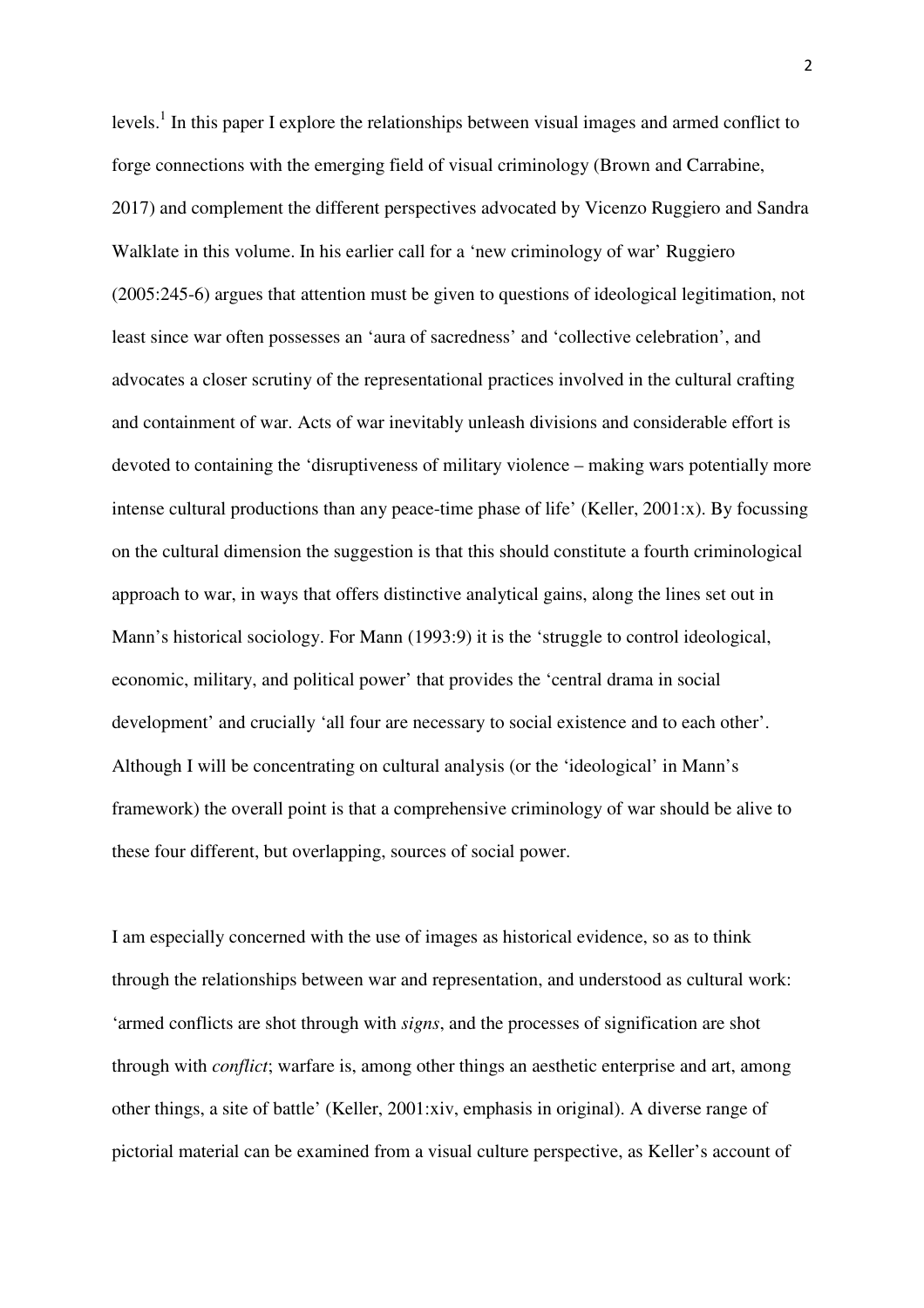the Crimean War makes clear, and such sources are best regarded as contested 'traces' enabling us to 'imagine' the past more creatively, not least since they record a 'point of view' and constitute forms of 'eyewitnessing' (Burke, 2001:13-14). Images engage dynamics of seeing and not seeing, and can draw attention to absence as much as presence, mediating reality and posing important questions over what lies beyond the frame. As such the focus of this paper is not simply images of war, or even a war of images, but rather war is understood to be fundamentally an 'image event' (Padiyar, Shaw and Simpson, 2017:2), where the means of representation have long been central to the logistics of warfare. This point is derived from the French cultural theorist Paul Virilio whose work addresses the significance of war, architecture, media, technology and perception in ways that have yet to be fully recognised in criminology. The paper begins by setting out Virilio's central arguments before discussing some of the diverse ways in which war has been represented by documentary photographers in their efforts to challenge the oversimplification of much photojournalism.

This paper takes part inspiration from the fact photographers have made significant bodies of work on war and have questioned the idea of a photograph bearing neutral witness to events. It also seeks to examine the dynamic of spectacle *and* surveillance, the mixing of means of communication with those of destruction, at the core of Virilio's penetrating critique of how technological innovations are transforming contemporary life. The role of war in modern technological development is a sustained theme is his work, as is the reconceptualization of the traditional 'theatre of war', where the conventional role of wartime media to disseminate propaganda directed at civilians is now accompanied by forms of representation targeted at combatants themselves. The first part sets outs Virilio's arguments in more detail, the second highlights some of the ongoing ethical dilemmas photographers face when they document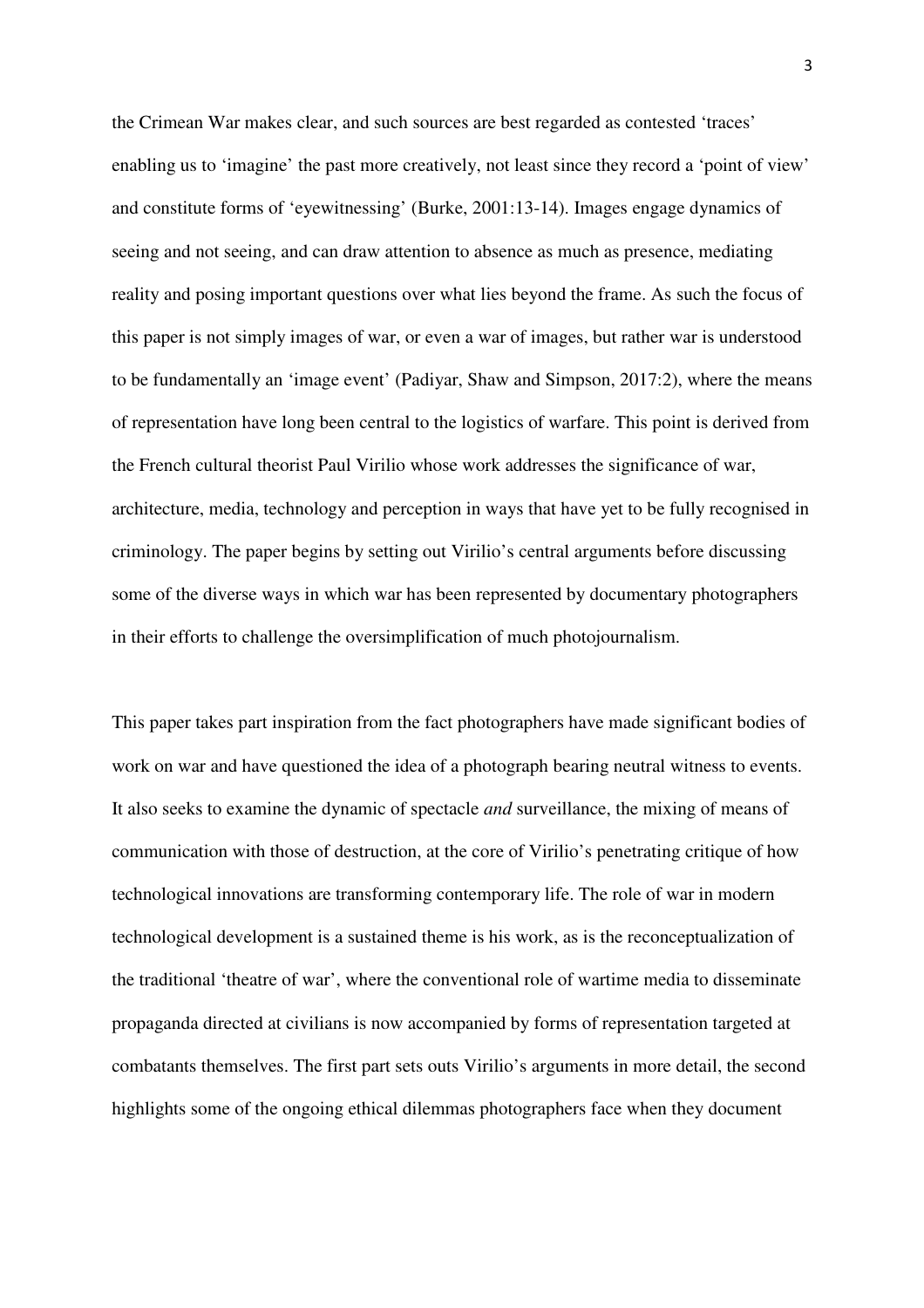political violence. The third and fourth parts discuss efforts to reconfigure the violence of representation before addressing how the world itself has been transformed into a target.

### *Virilio, War and Representation*

In his provocative account of how military 'ways of seeing' have transformed social relations Virilio (1989:7-8, emphasis in original) insists that there is no war 'without representation' and that it 'can never break free from the magical spectacle because its very purpose is to *produce* that spectacle: to fell the enemy is not so much to capture as to "captivate" him, to instil the fear of death before he actually dies'. His distinctive claim is that alongside the 'war machine' there has always existed a 'watching machine', which is concerned with providing an accurate picture of the enemy's shape and size, so that while Virilio's historical sweep is vast he is especially concerned with how cinematic techniques have become integral to modern conflict. As he famously puts it '*War is cinema and cinema is war*' (Virilio, 1989:34, emphasis in original), and so the starting point for his argument is the First World War, which as the first great military-industrial conflict also introduced new logics of perception. A little later he wrote:

The year 1914 not only saw the physical deportation of millions of men to the battlefields. With the apocalypse created by the deregulation of perception came a different kind of diaspora, the moment of panic when the mass of Americans and Europeans could no longer believe their eyes, when their *faith in perception* became slave to the technical *sightline*: in other words, the visual field was reduced to the line of a sighting device.

(Virilio, 1994a:13, emphasis in original)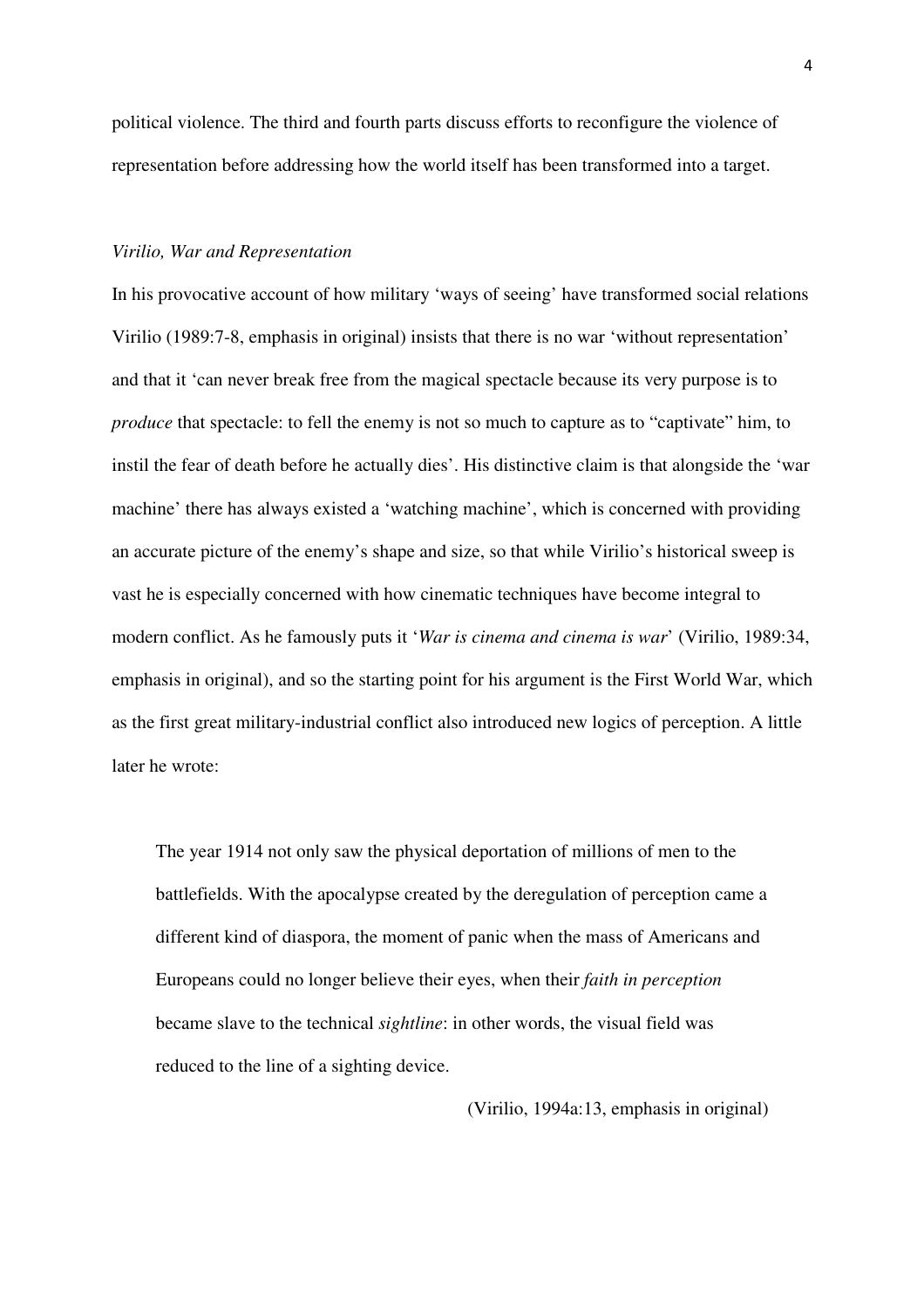His overall argument is that there has been a 'progressive dematerialization of warfare', in which technologies increasingly replace human beings, machines replace warriors on the battlefield, reducing the soldier to 'a cog in a servomechanism' (Kellner, 1999:109).

These themes are present in some of Virilio's earliest writings, including a study of the massive concrete bunkers that the occupying German army constructed along the western and northern coast of France to prevent an allied invasion. Some 15,000 were built during World War Two along a defensive 'Atlantic Wall' and the sheer scale of their construction was a potent symbol of total warfare for Virilio, transforming Europe into an enormous fortress. Yet at the same time they seemed strangely anachronistic, and the destruction of European cities from aerial bombardment completely shattered the myth of impregnability in such defensive, frontier installations. From 1958 to 1965 he photographed these elaborate, sinister relics abandoned to the sand, sea and wind. An exhibition of the photos along with drawings, cartography, diagrams, documents and his own writings on them were later curated by Virilio in 1975-6 and published in translation as *Bunker Archaeology* (1994b). Although he is not well known for writing on the aesthetics of photography, the approach pioneered here 'reveals an unmistakeable rapport between the aesthetics of the photographic image and the topic that provokes the main sortie in Virilio's long interrogation of the technology of war' (Phillips, 2013:91). His photographs document the aftermath of conflict and they have been described as 'hauntingly sublime images of the now silent relics of war, set against the natural beauty of the Atlantic coast' (Leach, 1999:73). In this probing of what Virilio terms the 'aesthetics of disappearance' we can see a demonstration of how questions of visual culture are closely tied to important political questions in his work.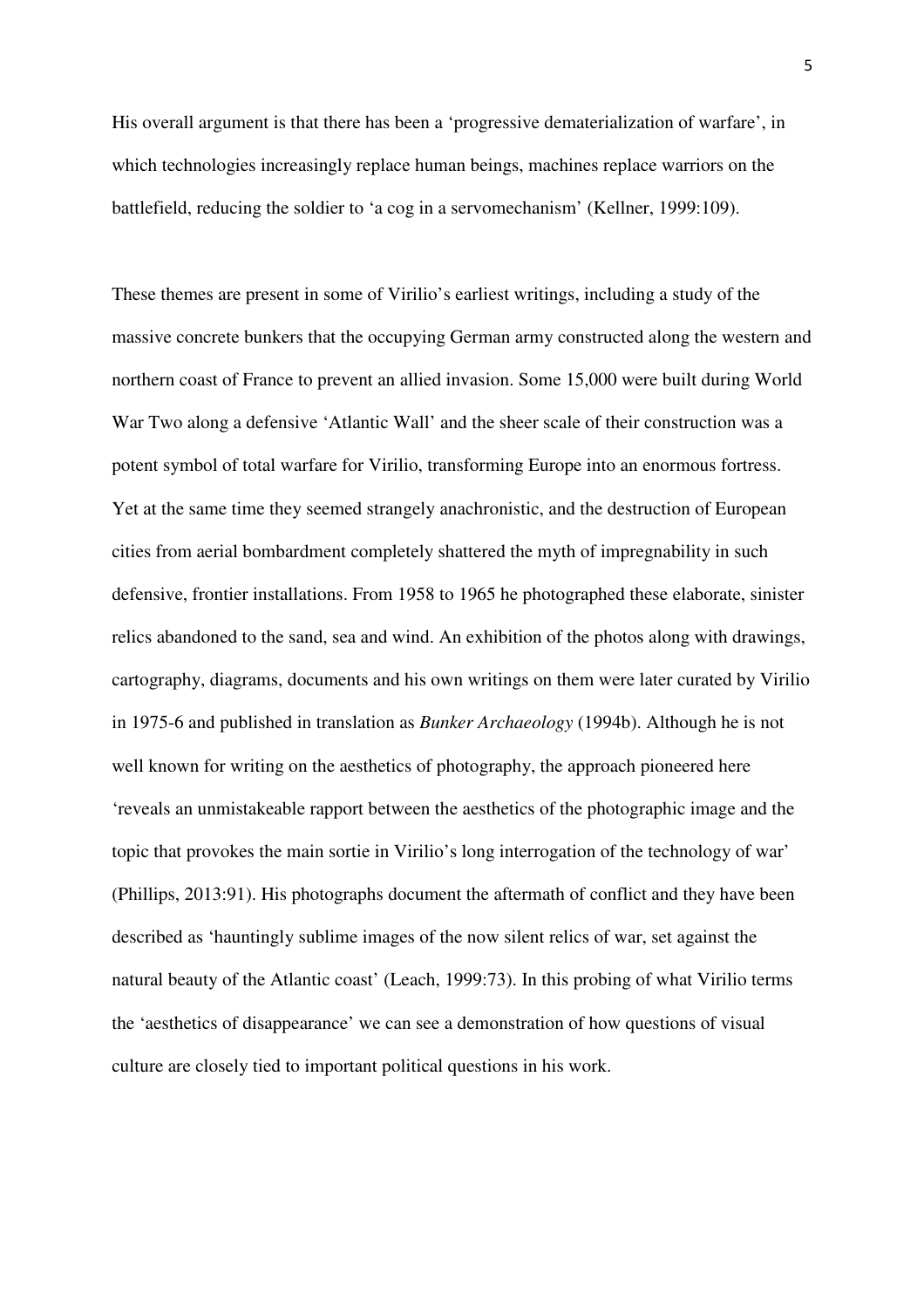Pivotal is the attention given to the militarisation of vision and modern warfare has long placed a premium on visuality, though in 'late modern war' it is 'virtualisation that drives both the execution and the endorsement of its violence' (Gregory, 2010:173). According to Virilio the critical significance of warfare to understanding human history is far too often overlooked. A theme he also explores in *Speed and Politics*, which presents a 'war model' of the evolution of the modern city organised around the need for defence and preparation for war as the key dynamic shaping social life. As such his central thesis that the militarization of urban and political space at large, and technological innovations in particular, produces an acceleration of communication that profoundly alters our experience of the world. The importance of these arguments in criminology have been recognised by Wall and Monaghan (2011:241) in their account of drone warfare, technological politics and 'cosmic control'. I will return to the centrality of aerial perspective in the final section, but it should be emphasised that aviation occupies a pivotal place in Virilio's analysis, as 'airborne vision' stands for the 'evolution from the sites of war as fields of perception to the operation of perception itself as techno-culture' (Kaplan, 2013:75).

Virilio's work provides fresh ways of understanding the relationships between war and representation, which we hope to open up in this 'debate and dialogue' section of the journal. If Ruggiero (this volume) uses literature to shed fresh light on the criminology of war and Walklate (this volume) deploys a gendered lens to blur the very nomos of the discipline then this paper takes a cue from Virilio by looking at the visual in and of itself. Of course, visuality is also a site of contestation and the next section explores some of the disputes surrounding documentary photography, not least since one of the main factors driving the development of the medium was the desire to record warfare. At their core is a deep suspicion of photographs that document political violence. It features in the writing of Allan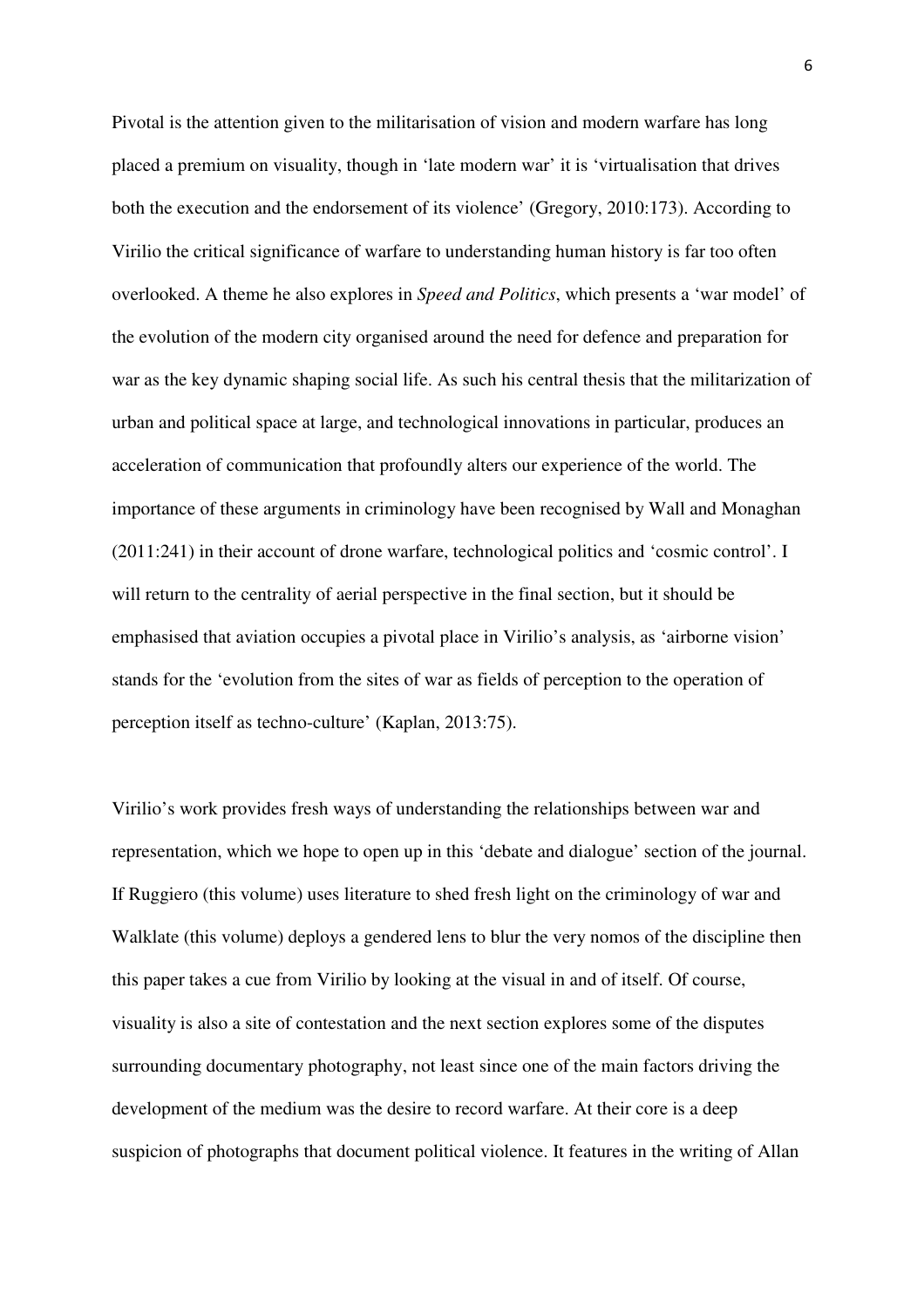Sekula, Martha Rosler, Susan Sontag and can be traced back to Walter Benjamin's (1934/1982) dire warnings on photography's ability to beautify suffering. What each thinker shares is the conviction that 'aestheticizing suffering is inherently both artistically and politically reactionary, a way of mistreating the subject and inviting passive consumption, narcissistic appropriation, condescension, or even sadism on the part of viewers' (Reinhardt, 2007:14). The central issue for these writers is the relationship between photographs and their subject matter. The force of their critiques has been profound, to the extent that by the early 1990s it would have been said that 'documentary had surely had its day, perishing with the liberal politics that had nourished it; and along with it, naïve ideas about humanitarian reform and the ability of visual representation to capture reality' (Stallabrass, 2013:12). By then the movement was charged with exploiting the other and the 'truth claims' debunked as stage managed fictions. Faced with this existential crisis the practice has since recast its older social and political obligations, as we will see in later sections.

# *Photography and Suffering*

In a celebrated essay Sekula (1975/1982:102) declared that the 'ills of photography are the ills of aestheticism' as part of his broader critique of the medium. Consequently, it has become commonplace to insist that images of suffering no longer have the impact they once had, while the deep suspicions over how the camera aestheticizes all that it pictures remains influential. To take one example, Shields (2015) has collected together sixty-four glossy war photos were published on the front page of the *New York Times* from the invasions of Afghanistan in 2001 and Iraq in 2003 up to 2013. By arranging them thematically the intention is to underline how they reproduce and reinforce certain visual tropes that glamourize war. The accusation is that the newspaper does all it can to transform violence into beauty, which ultimately serves to imply that 'a chaotic world is under control' (Shields,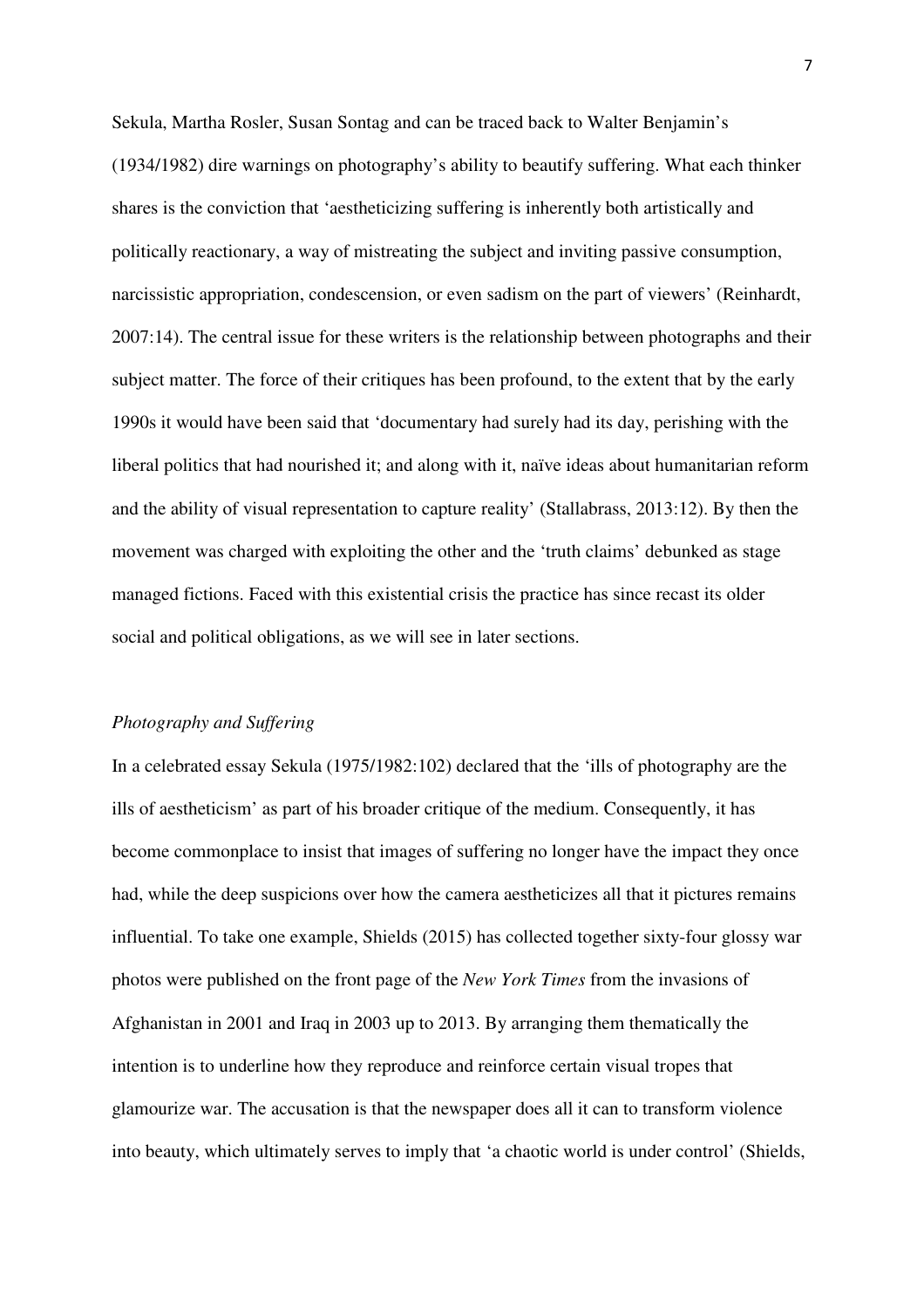2015:9). By deliberately aestheticizing their subjects, they anaesthetize the viewer and this relationship between aesthetics and politics lies at the heart of picturing war and has led to increasingly porous boundaries between fact and interpretation. In what follows I discuss some classic and contemporary photographers to highlight the ongoing dilemmas faced in the representation of trauma.

War is a major subject for photographers and World War II effaced the distinction between civilian and combatant to the extent that since then those caught up in the conflict have received as much attention as the soldiers themselves. Indeed, it is often said that the stream of horrific images from Vietnam provided normative criticism of the war. Robert Capa's statement that 'if your pictures aren't good enough, you're not close enough' (cited in Marien, 2003:303) has long been the credo of the war photographer rushing off to battle to capture the death and destruction. It was the Spanish Civil War (1936-39) that was the first to be covered by corps of professional photographers from the frontline and Capa's photograph of a Republican soldier 'shot' by his camera reputedly at the same time as bullets rip through his crumpling body is one of the defining images of the war.

Initially published in 1936 the image has been the subject of considerable controversy since the 1970s when doubts first began to be raised over the authenticity of the photograph, and these disputes get at the heart of 'fundamental questions about the nature and reliability of photographic truth' (Brothers, 1997:179). The very point of the picture is that it captures a real moment fortuitously, but it 'loses all value should the falling soldier turn out to have been performing for Capa's camera' (Sontag, 2003:49). In her account of how the Spanish Civil War was photographed Brothers (1997) has tracked the case against authenticity of the image and she ultimately sides with those who view the image as staged and providing no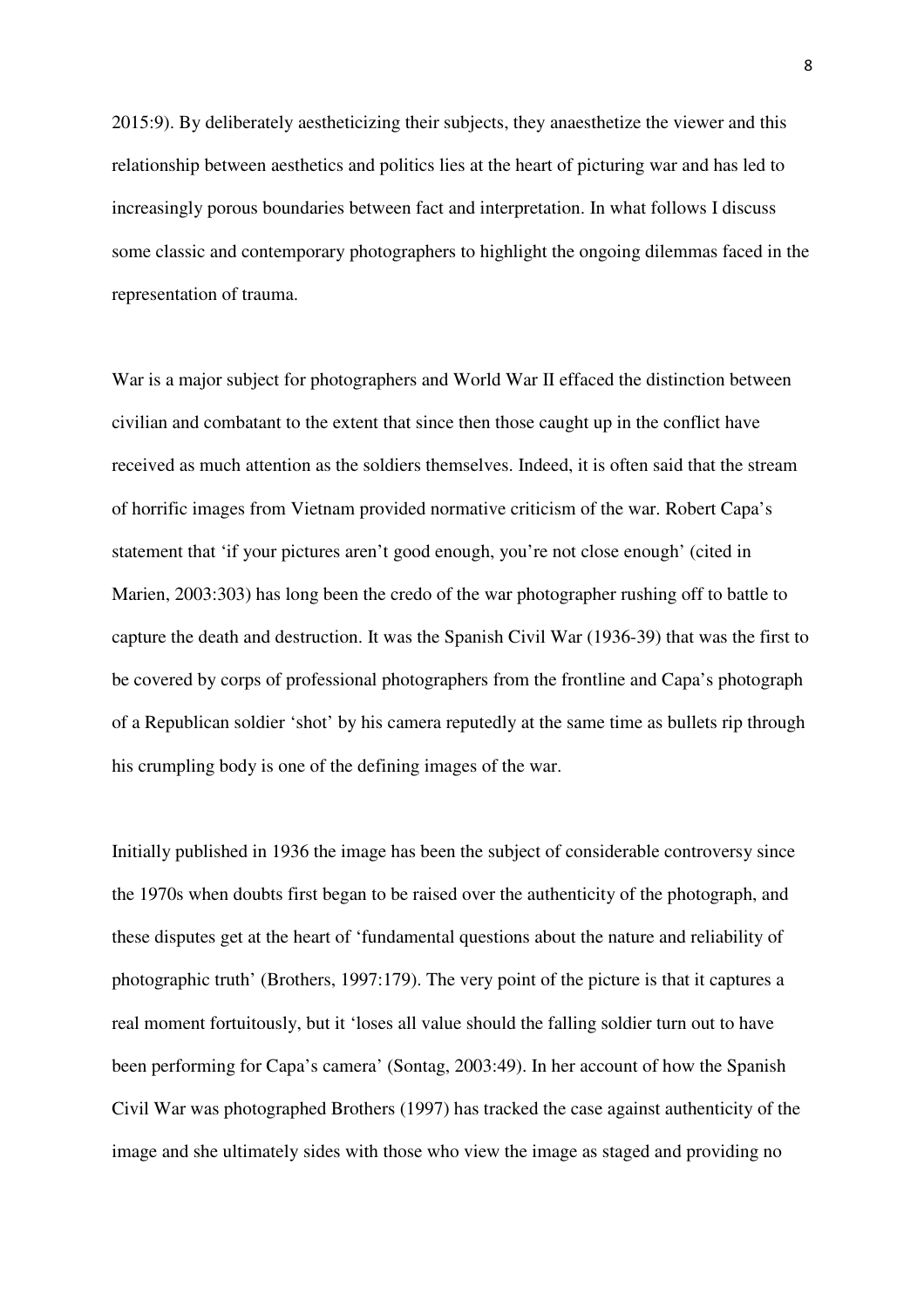documentary record of any moment of death. Yet she goes on to wonder why this image has become iconic, arguing that 'the very divergence of this image from the experience of most twentieth-century wars is so weighted with cultural allusion that it cannot help but constitute an historical source replete with evidence of attitude, belief and resistance to the reality of change' (Brothers, 1997:183-4). In other words, the image continues to pose questions on not only on what counts as evidence, but how the full horror is tamed by the 'pathos of wellknown tropes of war' (Pollock, 2012:71). One telling response to these tropes among war photographers has been to capture the sense of underlying meaningless in those zones of appalling suffering around the world.

A leading figure responsible for producing some of the most memorable and instantly recognisable war photographs of the past fifty years is Don McCullin. Since the 1960s he has covered conflicts in Cyprus, the Congo, Vietnam, Biafra, Northern Ireland, Cambodia, Beirut and Iraq. Throughout his images record the murder, madness and torment in complex and graphic ways that remain unsurpassed. McCullin himself maintained strong misgivings over the efficacy of documenting political violence, titling his book of excruciating photographs from the Vietnam war *Is Anyone Taking Any Notice?* (1973), or *The Destruction Business* (1972) in the British edition. Today it is no longer possible to take such images as journalists and photographers are officially "embedded" in war zones and their activities tightly controlled, including signing contracts over when and where their images can be shown: 'basically being like somebody's dog who is being taken out to Central Park for a walk around with the collar on,' as he put it (in Ritchin, 2013:101). Under conditions of such censorship, and criticisms of photojournalism more generally, photographers like Susan Meiselas, James Nachtwey and Gilles Peress have established distinctive visual styles in their coverage of war-torn regions like Bosnia, Chechnya and Nicaragua, creating alternative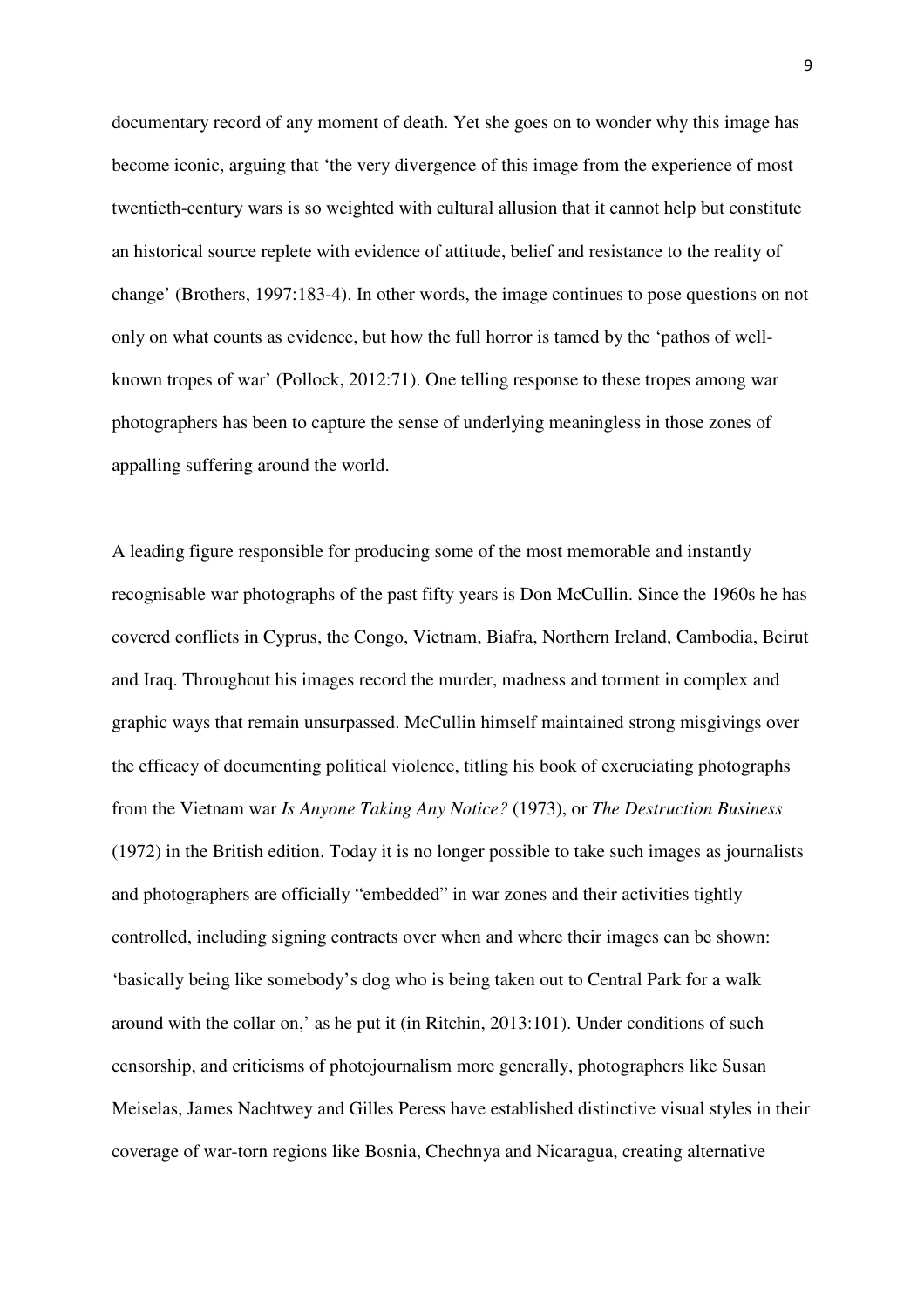perspectives to counter the glorification of war and its seductive excitement. Others, especially with the advent of digital photography, have explored the ambiguities posed by photographic fact and fiction, merging art and reportage, in ways that critically explore the nature of violent conflict, as we will see in the next two sections.

The relationship between photographer and suffering subject have become increasingly the subject of much debate in recent years. Yet photographs, as Linfield (2010:39, emphasis in original) notes, are especially 'good at making us *see* cruelty'. Because the camera always sees more than the photographer pictures of violence not only allow, but invite us to respond differently from the perpetrators of atrocity, even when the pictures are intended to humiliate their victims. Consequently, the viewing of such pictures is not necessarily an act of voyeuristic exploitation prolonging the harm, but can lead to a 'deeper understanding, of the cruelty involved' (Reinhardt, 2012:36). As she puts it, the 'very thing that critics have assailed photographs for *not* doing – explaining causation, process, relationships – is connected to the very thing they do so well: present us, to ourselves and each other, as bodily creatures' (Linfield, 2010:39, emphasis in original). It is significant that these arguments are developed in the specific case of pre-execution photos taken by jailers at the Tuol Sleng prison during the Khmer Rouge genocide. These pictures of prisoners about to be executed constitute a traumatic documentary record, but it was not one that Western journalists covered at the time of the slaughter, or for some time after. Some conflicts are staged for the media, but many are not and this raises the important issue of how issues come to public attention and shape collective memory.

### *Documentary Fictions*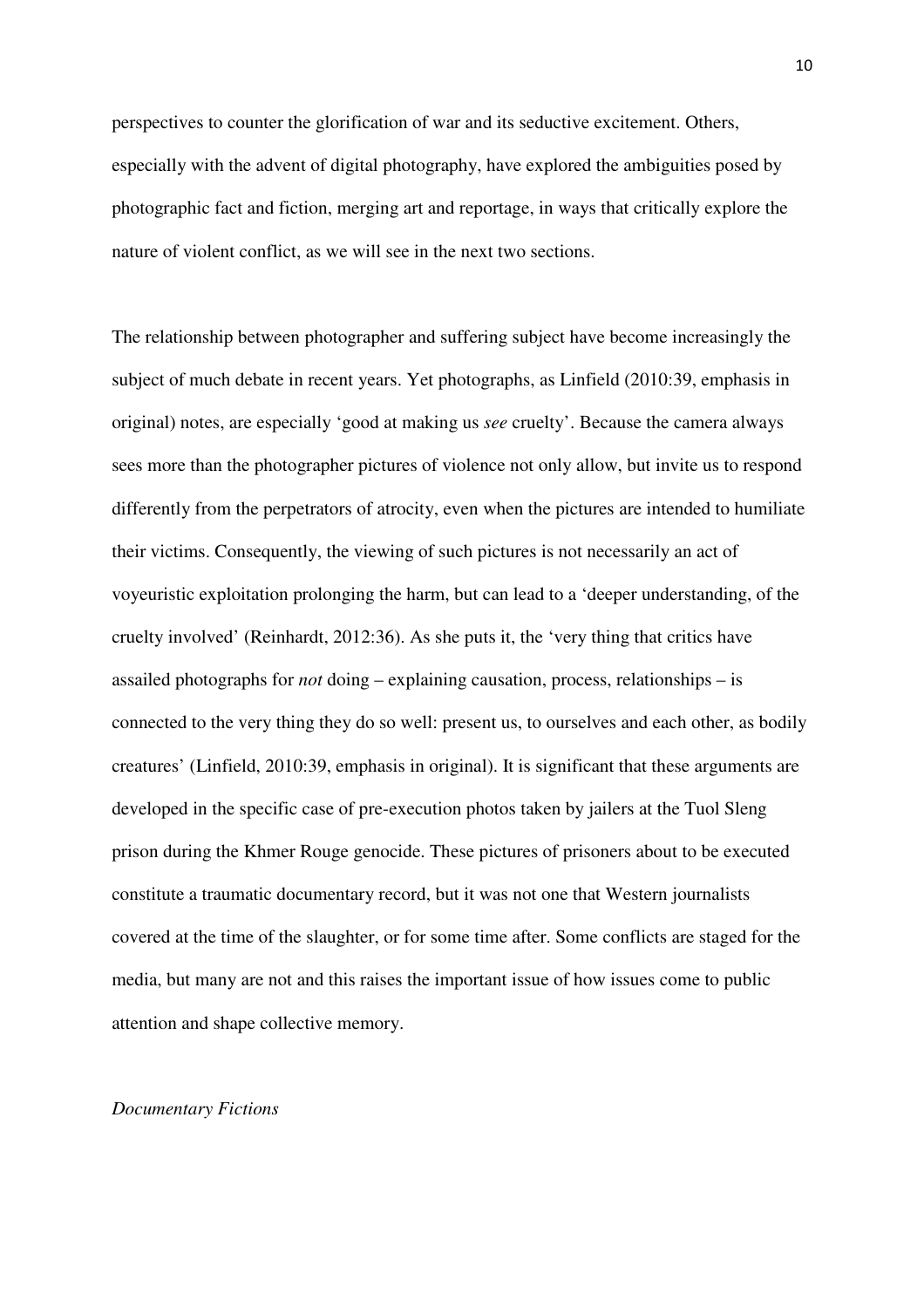A common complaint levelled against visual documentary concerns all that it excludes from view. It is often the case, especially when atrocities takes place, that cameras are forbidden. One response to the lack of documents is to invent them, and this is a 'regular tactic in the face of dictatorship and censorship' (Stallabrass, 2013:18) so that the making of 'documentary fictions' has become a way of representing traumatic events where little evidence remains. One exponent of this approach is Walid Raad and his work as the Atlas Group – an imaginary collective producing mixed media projects on the civil war in Lebanon, from 1975 to 1991. Over the last twenty-five years he has created work exploring the veracity of documents, commenting on archival impulses and the conventions of museum display, to explore the role of memory, manipulation and narrative in histories of conflict. The project exposes the limits of what is thinkable and sayable by attempting to answer the question The Atlas Group (2003/2006:179-180) posed in an interview: 'How do we represent traumatic events of collective historical dimensions when the very notion of experience is itself in question?'

An example of their use of counter-memory to address serious political issues is the installation *My Neck is Thinner than a Hair: Engines (9 January 1987),* 2001/2003, which explores the aftermath of car bombs in Beirut. During the Lebanese civil war some 245 car bombs were remotely detonated in major cities by various factions killing thousands of people, often the engine was the only part of the car left intact after the explosion and the force of the blast would hurtle them far from site. As a result mangled car engines could be found scattered over the cityscape and photographs of them became a common feature of newspaper coverage during the conflict. The work is composed of a grid of 100 framed inkjet prints each featuring a black and white press photograph on the left and an equal-sized piece of paper with handwritten notes and date stamps on the right (Figure 1)  $\leq$  Figure 1 near here  $\geq$ .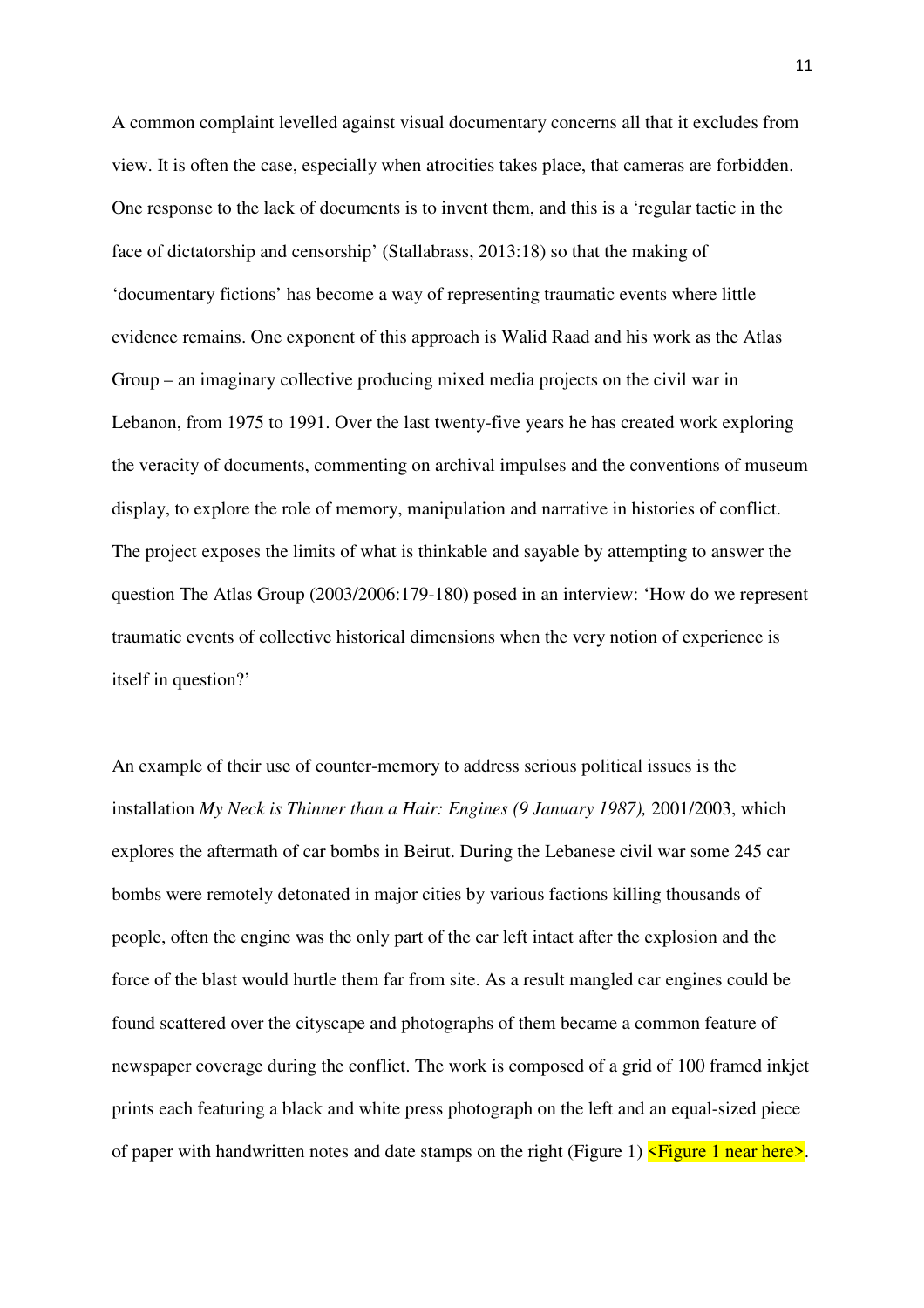The repetitive presentation of them in this manner has been read as a comment on the banality of violence during the war and is said to explore issues of authorship, authority and authenticity in the documenting of Lebanese history.

Rather than suppressing their fabricated character, other photographers turn it into a virtue and make this quality integral to the meaning of the work. One of the leading practitioners of the staged tableau photograph is the Canadian artist Jeff Wall. His startling image, constructed in 1992 titled 'Dead Troops Talk (A Vision After an Ambush of a Red Army Patrol near Moqor, Afghanistan, Winter 1986)', is an example of how his work explores the relationships between photography and pictorial narrative found in painting and cinema (Figure 2).  $\leq$  Figure 2 near here> The huge picture has been described as 'exemplary in its thoughtfulness and power', yet the 'anithesis of a document' as the 'ambush is a made-up event' (Sontag, 2003:111) and was constructed in the artist's studio using actors, props, and technicians to create the tableau. The image is displayed on a large light box, giving the photograph a further macabre presence and spectacular quality, where the dead soldiers appear to talk and joke with one another. The large scale scene references both nineteenth century history painting and the narrative techniques of cinema, while the use of a light box suggests the backlit, billboard advertisements that themselves have long exploited the factual look of photography with invented scenes of commodity spectacle.

Another highly influential French photographer Luc Delahaye has turned away from conventional reportage and pushed at the boundaries of documentary. In his ongoing "History" series, which began in 2001, he creates large scale images in panoramic format from various war zones, which when printed are almost two and a half metres in length that are designed to be shown in galleries. Delahaye deliberately takes what are the archetypal,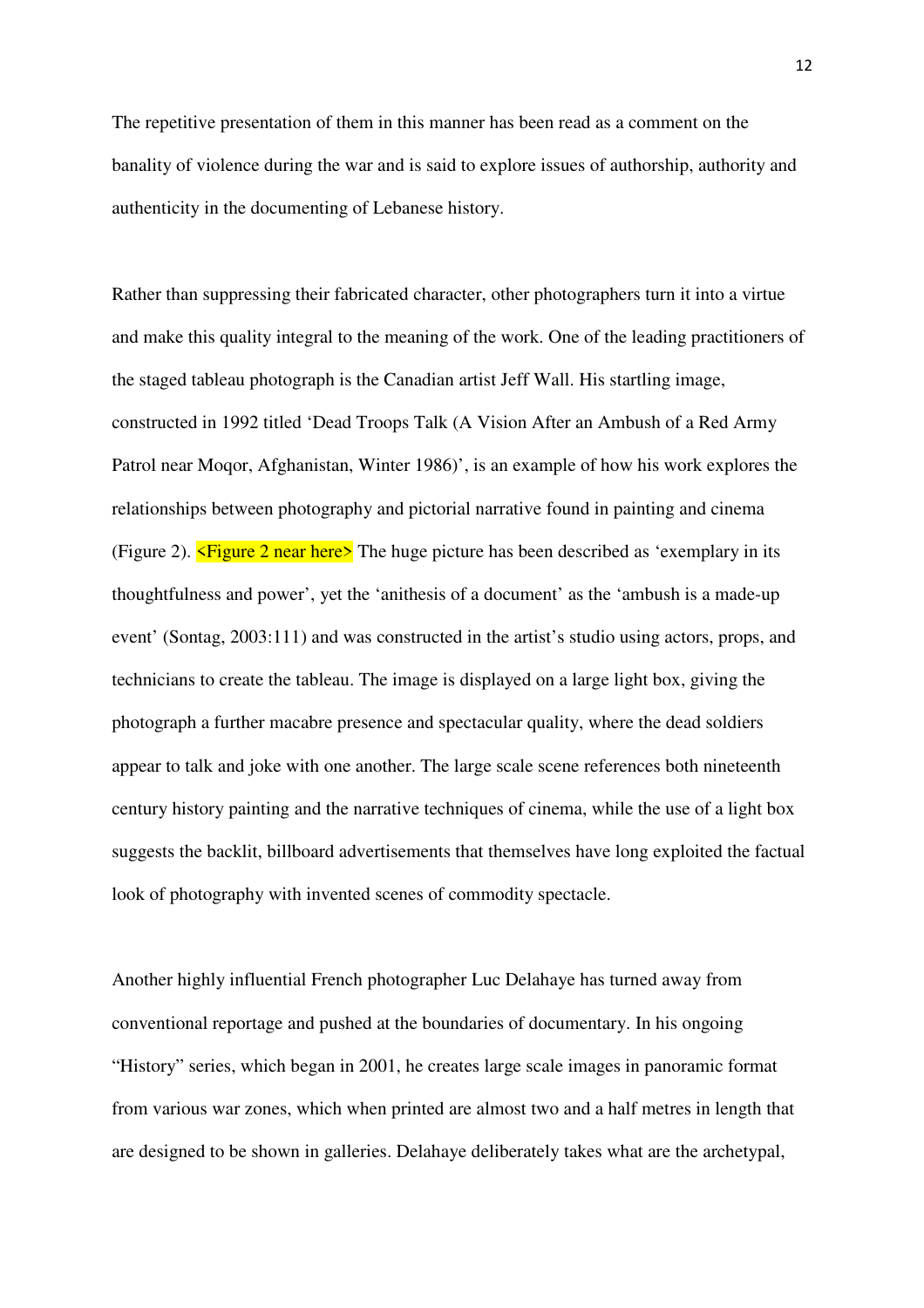fleeting subjects of photojournalism, but represents them in the more formal, grand style of art photography to create a historical tableau. The images are disturbing, partly because they are so carefully composed – as in his *Kabul Road* (2001) (Figure 3)  $\leq$  Figure 3 near here> where a group of men pose with corpses in the centre of the picture, which exudes the gravitas of a classical painting – but also because they are so aesthetically seductive. As one commentator puts it:

Photography, it has been said, is the "new history painting". And Delahaye has acknowledged this, admitting, in effect, photography – even news photography – is as fictional as painting, as full of artifice. He is also hinting that historical events today can be said to be run – far-fetched as this may seem – not only for profit but for the media. War itself is simply an event "fabricated to be photographed", albeit on a vast, inhuman and immoral scale.

(Badger, 2014:98)

I explore the implications of this last point in the next section, as it unwittingly echoes Virilio's arguments on the very nature of war and representation.

In Virilio's (1994b) study of the remains of wartime architecture in *Bunker Archaeology* he includes a section on an 'aesthetics of disappearance', which anticipates the recent interest in documenting the aftermath of war. Some of the most unsettling and moving images of conflict are those where the photographer has arrived only to find a place where something used to be: the evidence only of an absence. An example of the power of such an approach is McCullin's 'The Battlefields of the Somme, France' photographed in 2000 eighty-four years after one of the most deadliest episodes of the First World War, where some sixty thousand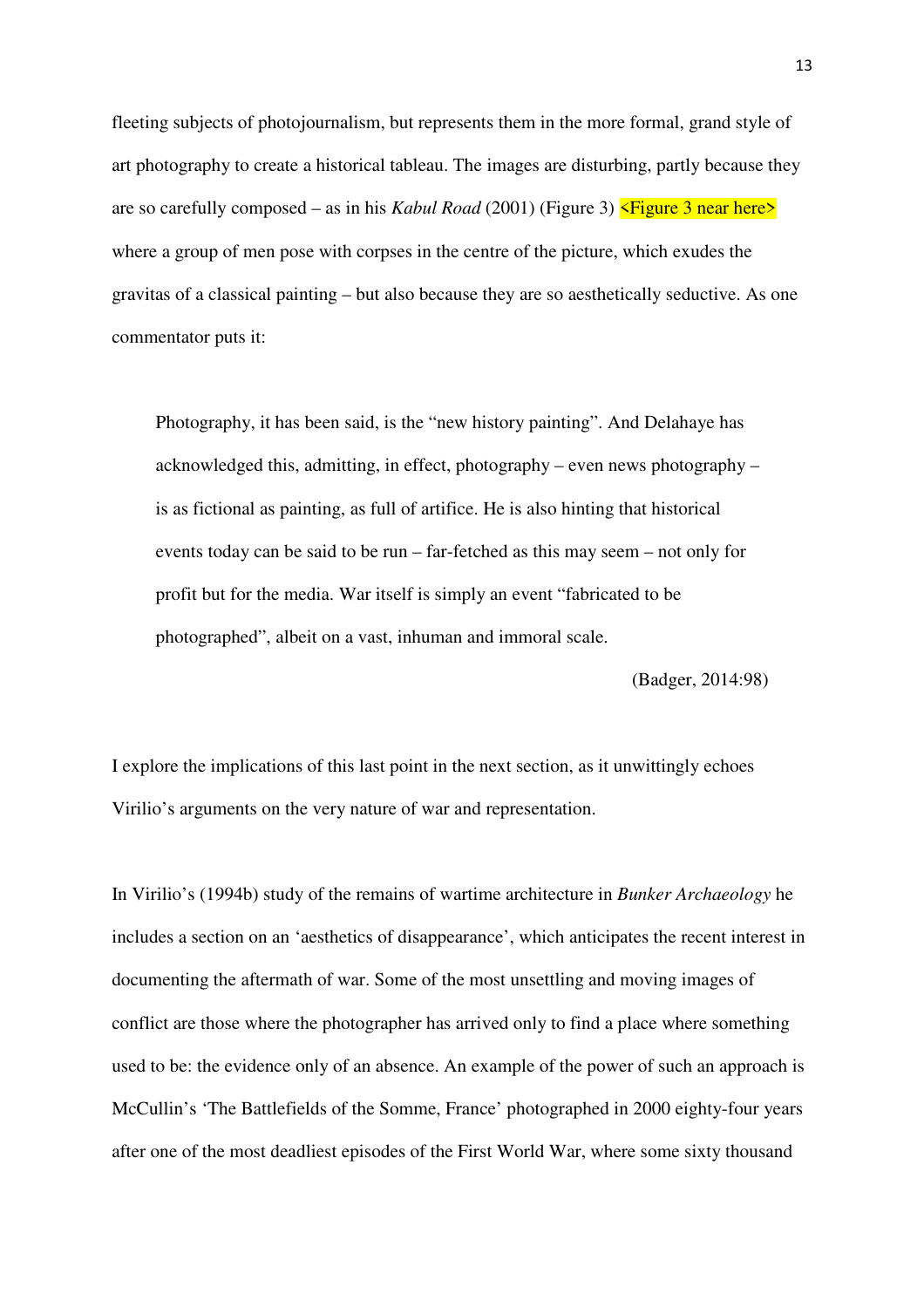British soldiers were killed or wounded on the first day alone and would ultimately claim more than a million casualties on both sides. The scene has been described as follows:

McCullin's photograph of endless fields and overcast skies shows a landscape that still seems haunted by the carnage of battle, with a road winding into the distance that emphasises the sense of absence and loss. To this day, farmers continue to uncover the bodies of the dead, as well as the shrapnel, bullets and unexploded ordnance known as the 'iron harvest'.

(Baker and Mavlian, 2014:182-183)

This more retrospective work explores the after-effects of war and conflict, maintaining a critical perspective on the passing of time, has become influential in recent years.

#### *Aerial Perspectives*

In contrast to the logic of much photojournalism, which seeks to record the spectacle of conflict as it unfolds, there has been an effort to reconfigure the violence of representation by focusing on the traces of conflict in a 'more reserved, pictorially still depiction of its aftermath' (Carville, 2014:73). A leading exponent of this more artistic mode is the French photographer Sophie Ristelhueber who has paid particular attention to the ruins and traces left by war and the scars it leaves on the landscape. It has been said that her images have the dry, objective look of an insurance assessors report, in that they seem to be presented purely as evidence. But we are invited to 'to view them culturally as well as factually, and to use our imagination as well as our eyes' (Badger, 2014:156). Her approach developed from an early series of photographs of post-surgical scars on human bodies taken at a hospital in Paris,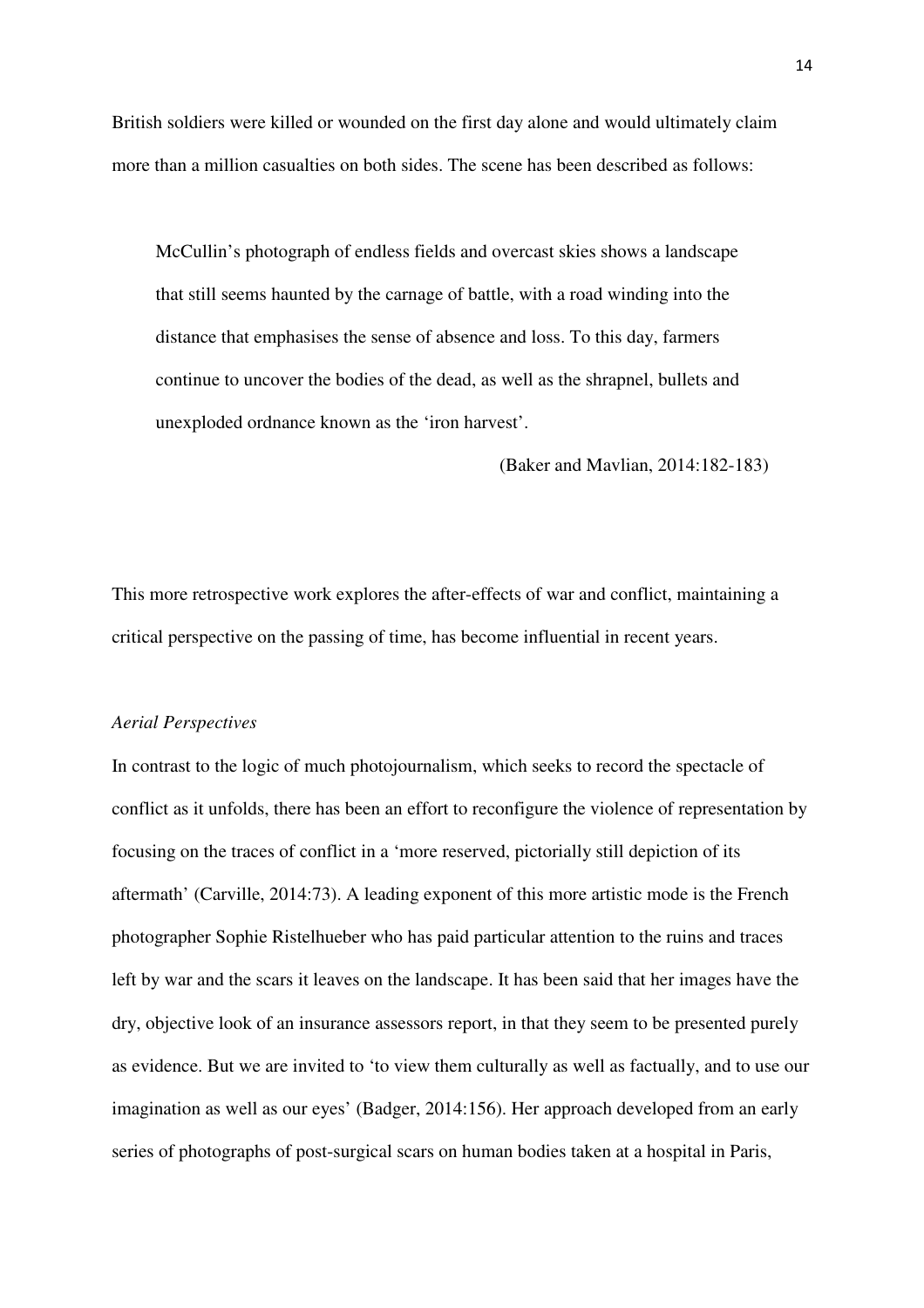which were exhibited at such a large scale that they were transformed into landscapes. The series consists of large-scale close-ups of fresh surgical stitches, framing sections of human flesh that remain strangely anonymous and mysterious. Then later she started to go to areas of war and conflict and photograph scars of war left on the landscape. Her images are traces of history and conflict, which she calls 'details of the world', are like scars on a body, and they convey a similar story of wounds barely healed, recording the violence inflicted on the surface of the earth by the machinery of war.

Some contemporary photographers have deliberately taken an anti-reportage position, slowing down the image-making process and arriving well after the decisive moment. This more contemplative strategy can be found in Simon Norfolk's various studies of war and his efforts to challenge the oversimplification of much photojournalism. In his photographs of Afghanistan (Norfolk, 2002) there is a deliberate attempt to understand the country's long struggle with colonialism and his images deploy a distinctive pictorial style, that invokes late eighteenth century Western landscape painting and its portrayal of the decline of once great civilizations. In this way, 'the skeletons of bombed-out buildings are shown as romantic ruins on deserted plains' to make the critical point that it is because of the destruction of over thirty years of war 'this ancient and culturally rich region has been returned to a premodern state' (Cotton, 2015:172). This attention to the traces of time and how to visualize the complexity of human suffering is developed in his subsequent work. The failure of Western governments to intervene in the conflict in the former Yugoslavia is a theme explored in Norfolk's (2005) *Bleed*, which revisits the frozen landscapes of eastern Bosnia where thousands were massacred and the almost abstract images become powerful allegories for the secrets buried beneath the ice.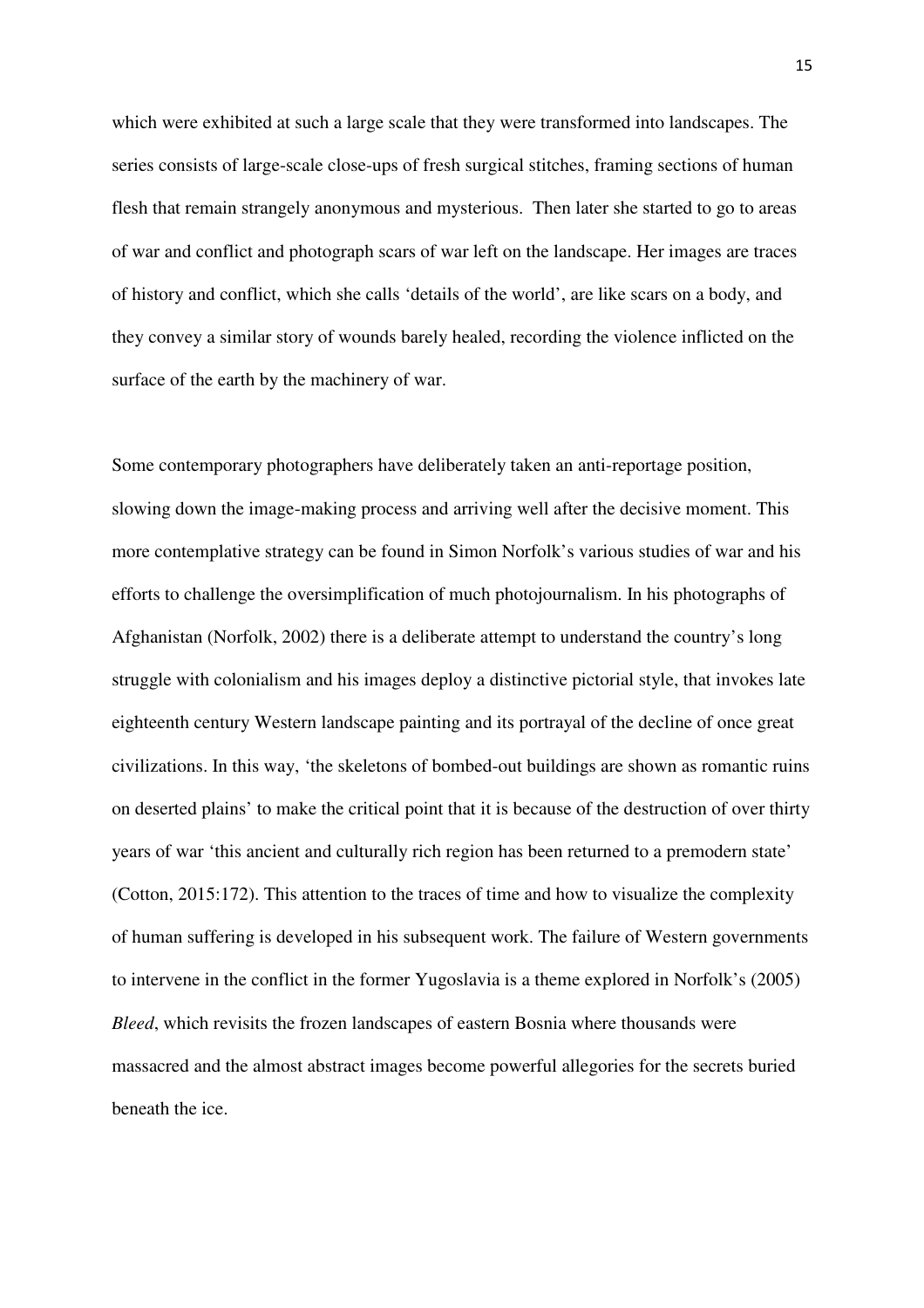Both Norfolk and Ristelhuber often deploy an aerial perspective that recalls military reconnaissance photography and ever since the First World War such a "God's eye" view has become part of the iconic imagery of warfare. Building on Virilio's arguments Rey Chow  $(2006:31)$  suggests 'that in the age of bombing, the world has also been transformed into – is essentially conceived and grasped as – a target'. The centrality of the 'overhead image' to thinking through this concept of 'the world as target' has since been developed by Lisa Parks (2013, 2016) in a compelling account of the frequency with which such imagery now circulates in our global media culture. Their proliferation relates to a combination of factors, ranging from the commercialization of satellite and remote sensing technologies to the transformation of the Internet into a location-based web system, mobilising consumer subjects into 'militarized ways of being' (Kaplan, 2006:708). As she defines it:

the overhead image refers to image-data that has been acquired by instruments onboard aircraft or satellites, downlinked to earth stations, rendered by computer software, and, in some cases, composited for the purposes of representing, viewing, and analyzing particular sites or activities on earth. The production of the overhead image is made possible by a vast and largely invisible communication infrastructure, which, I would argue, undergirds the capacity to imagine the world as a target.

#### (Parks, 2013:197)

The notion of the world target, the use of overhead imagery and networks of remote platforms alerts us to how military-turned-consumer technologies are structuring our everyday lives in more abstract and increasingly pervasive ways. Many of these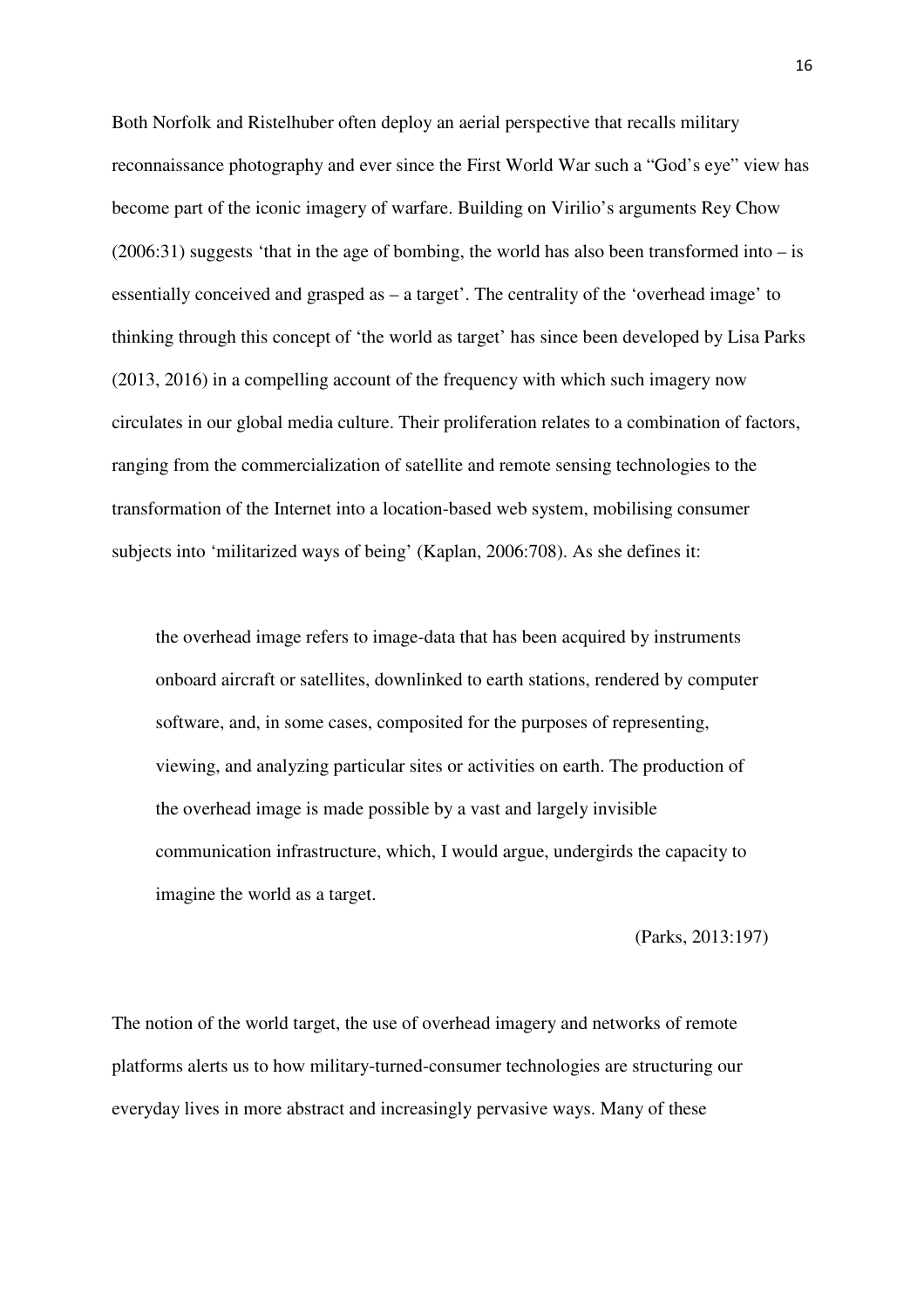developments have been driven by an 'American military imaginary' where the 'virtualization of violence' is a key dynamic (Gregory, 2013:182).

According to Derek Gregory (2010) two modes of 'new war' have evolved since the end of the Cold War. One, is derived from the Revolution in Military Affairs (RMA) that transforms advanced state militaries (particularly in the global North) through an emphasis on strippeddown, highly specialised forces using the latest automated technology with unprecedented, robotic precision and the extensive use of private military contractors. The other is waged by non-state militias, insurgents and guerrilla forces (especially in the global South) and relies on light, often improvised weapons, targets its violence on civilians and is implicated in the illicit circuits of a 'shadow globalisation'. In practice, each seeps into the other and they overlap, frequently they are fought in the breaches of former empires and in the ruins of postcolonial states. They are staged 'disproportionately in the global South' and 'are the selective sites of military intervention by the global North', though it 'is often the nexus of South–North relations that provokes violence there in the first place' (Gregory, 2010:158). Although originating in the Soviet Union the RMA was promoted as the means by which American power could be globally secured.

Killing from ever increasing distances has long been a defining feature in the history of warfare. In todays 'drone wars' critics have ridiculed the remote piloting crews for merely 'commuting' to war, raising questions over the place of martial values in RMA warfare, while reducing military violence to something executed through and on a screen inculcates a 'PlayStation mentality' among perpetrators (Gregory, 2014:7-9). Yet to concentrate only on technological innovations obscures continuities with earlier uses of air power and explains why 'drones are doomed to fail in their current objective' (Satia, 2014:1). The British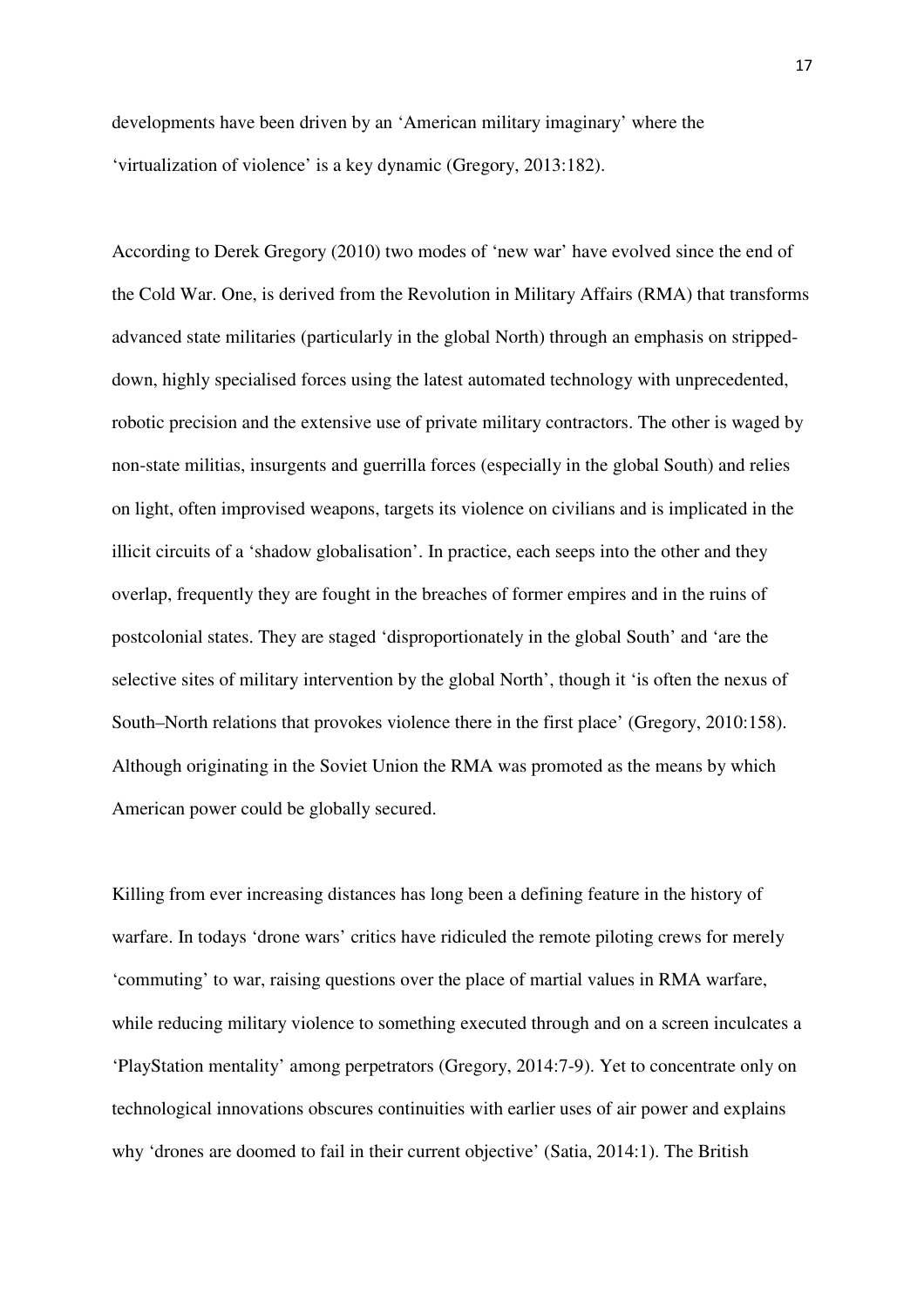imperial state invented aerial counterinsurgency policing on the North West Frontier with Afghanistan and in Iraq (Mesopotamia) in the 1920s and for all the technical developments there are numerous similarities between then and now. Equally these 'seeing machines' generate shifting temporal geographies and it has been noted how they 'collapse the near into the distant, and the present into the past and future' creating their own 'own "relative" geographies, folding several noncontiguous spaces around the globe into a single, distributed, "battlefield"' (Paglen, 2014:1). Our built environments are increasingly filled with machineto-machine seeing technologies, so that images no longer simply represent, but actively intervene in daily life in unseen ways. These ideas are clearly indebted to Virilio and return us to arguments introduced earlier in the paper. Likewise, Wall and Monahan (2011:250) have developed the concept of the 'drone stare' to describe a type of surveillance that 'abstracts targets from political, cultural, and geographical contexts, thereby reducing variation, difference, and noise that may impede action or introduce moral ambiguity.' The mixing of the means of communication with those of destruction has fundamentally altered the politics of warfare and empire.

# *Conclusion*

Ever since the invention of photography in the nineteenth century, photographers (and various unmanned technologies) have covered almost every aspect of war and its aftermath. Photographs have been used to plan and conduct warfare, they have also been vital in securing support for armed conflict and have, on occasion, led to the loss of that support. Inevitably, I have only concentrated on a handful of photographs from the millions that have been produced and I have been especially concerned with some of the ways practitioners have depicted war in their efforts to counter the glamourization of violence. The First World War was the first instance where aerial photography was intensively used for strategic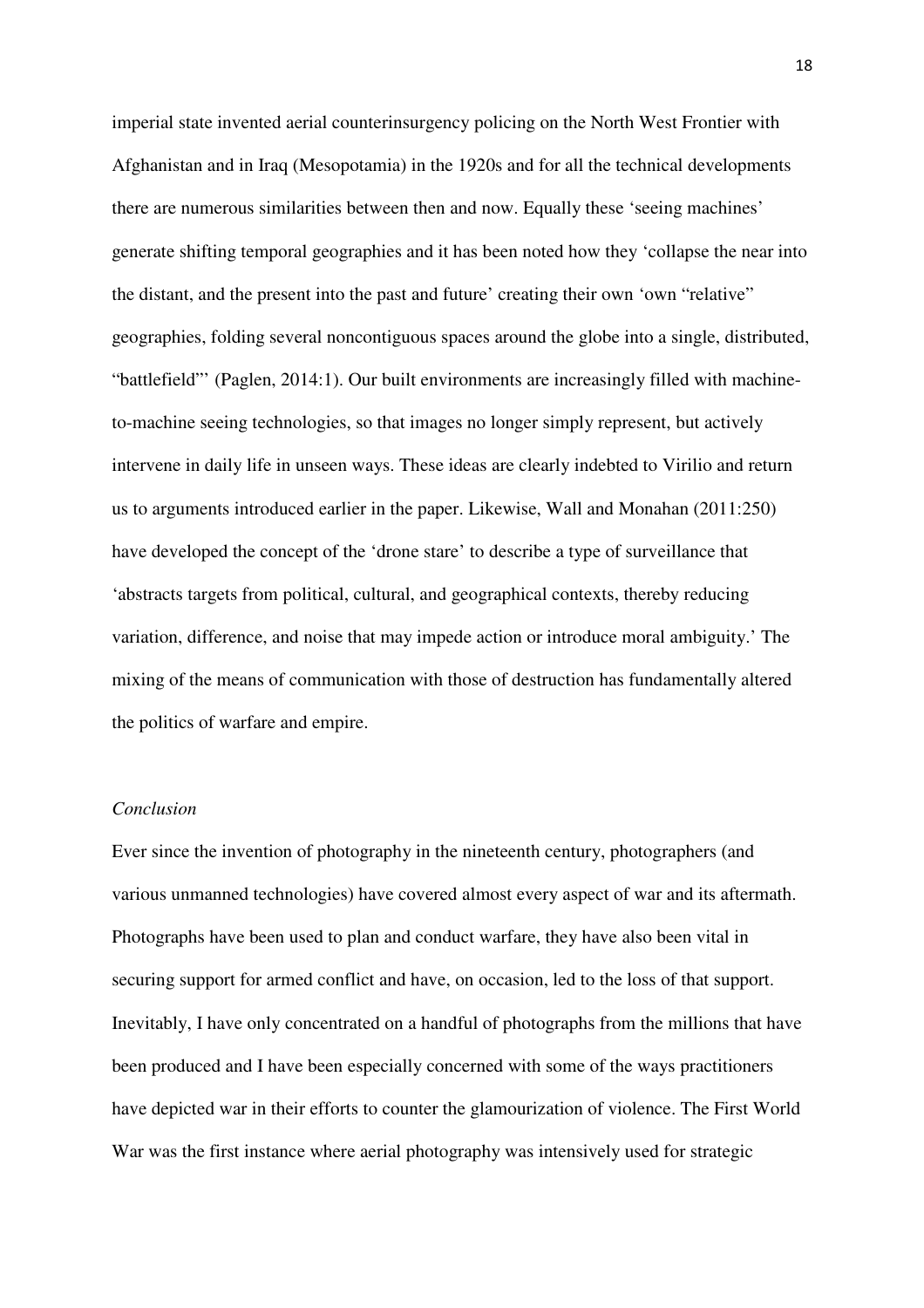purposes. With airplane photography 'two globalizing mediums, one of transportation, and the other of communication, were united in the increasingly rationalized practice of warfare', while a 'third medium of destruction, long-range artillery, was quickly added to this instrumental collage, making possible bombardment – as well as image recording – at a great distance' (Sekula, 2016:34). These developments in military strategy speak to the dematerialization of warfare that has occurred over the last century, which is a central theme in Virilio's writing on the relationships between war and representation. He is especially critical of the 'pernicious industrialisation of vision' (Virilio, 1997:89) where machines increasingly see for us, ranging from camera to video through to satellite surveillance, and the ultimate degradation of human experience this entails. Such changes have not taken place all at once, but they do all entail the drive the gain heightened 'observational advantage' (Wall and Monahan, 2011:241) that increasingly loses any dependence on a human viewer combined with the gradual transformation of warfare to a question of data management.

A second theme addressed in this paper is the extent to which photography takes up the complex role of witness. Images of atrocity are 'deeply problematic' and are 'often accused of 're-victimisation, compassion fatigue, exploitation and the aestheticisation of suffering' (Lowe, 2014:212). The issue of how to resolve these dilemmas has been a central preoccupation of photographers and critics alike. As we have seen one important response has been to produce images that do not directly show the act of violence itself, but rather allude to it through exploring the topography of sites of conflicts. This new approach to representing conflict through its aftermath deliberately questions and avoids the simplistic visual language of mainstream media, while retaining an emotional and moral force. Such work of 'secondary witnessing' can bring 'recognitions of the present to bear not only on our understandings of the past, but also of the effects of the past on the present' (Apel, cited in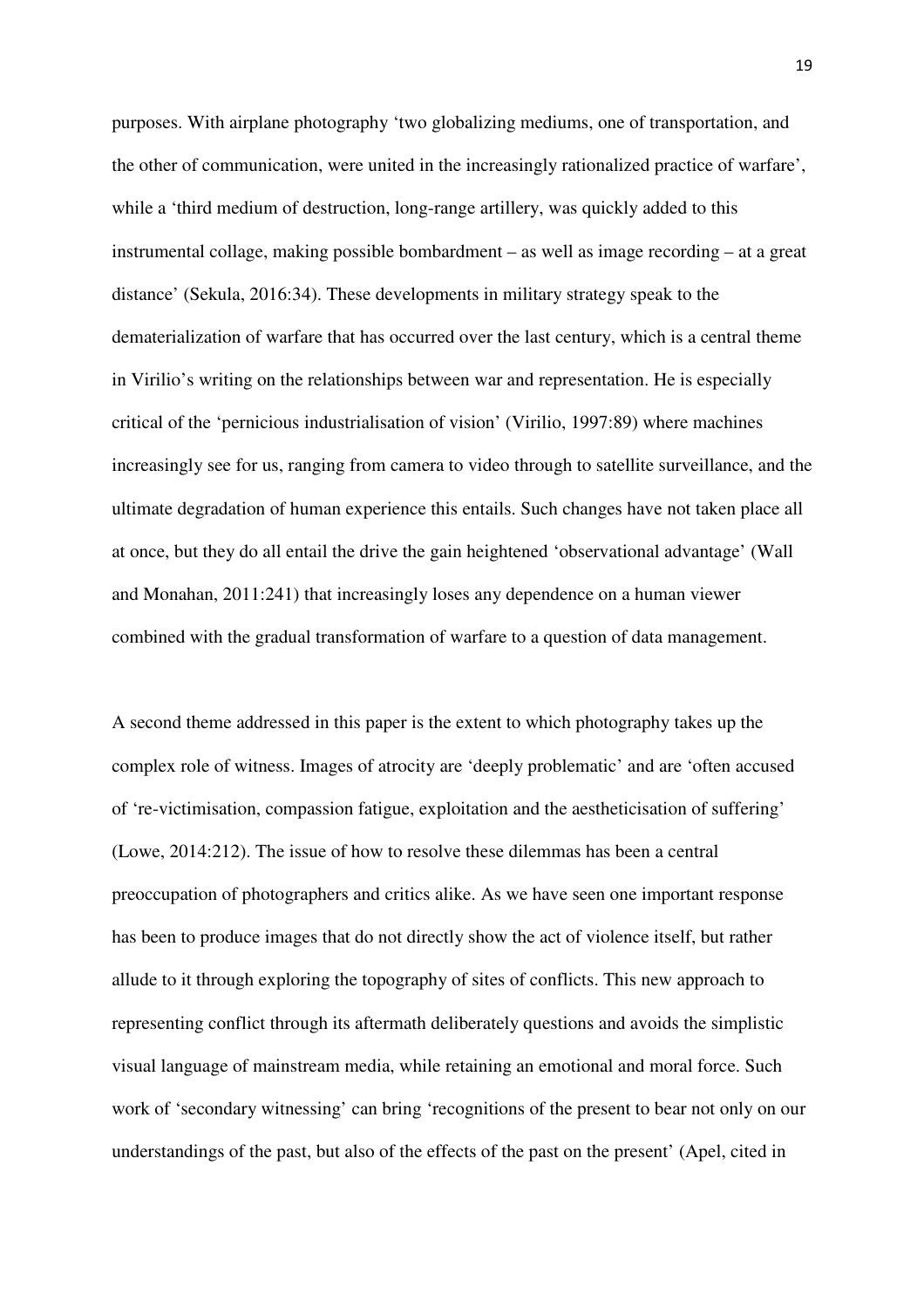Lowe, 2014:223). More generally these practitioners are using visual methods to explore abstract concepts like memorialisation, guilt or loss to reflect on the continuing repercussions of past conflict in the contemporary world. Although I have concentrated on cultural representation it should be clear that, following Mann (1993), this is one of four sources of power (the others being economic, military and political). Moreover, the four are closely entwined, overlapping and intersecting networks of social interaction, where the idea is that societies develop through conflict and cooperation.

The framework has been criticised for separating military and political power (Poggi, 2001), but for me this is a distinct advantage, as there are significant differences between 'organized violence, which has the distinctive organizational form of hierarchy, comradeship, and a distinctive mode of extracting compliance, lethal violence' and the 'kind of routinized deliberative assemblies, bureaucratic practices and legal codes which constitute the basis of states' (Mann and Haugaard, 2011:170). Arguably Virilio's decisive contribution is the recognition of the role of war in the organization of civilizations and politics, as well as to the production of wealth and technology. A force whose importance is often underestimated, and which a comprehensive criminology of war can begin to rectify. As Lea (2015:199) has noted, the work of the military is quite distinct from police work, but warfare combines 'both organised violence and the attempts to suppress the organised violence of the enemy' so that war is 'both "crime" and "criminal justice", merged into a single process'. Yet war is changing, and so is photography, but the relationship between them remains important. Photographers and their critics provide important insights into how war is evolving and how these 'changes evade or exploit norms of visibility' (Hariman, 2014:159) from which we have much yet to learn.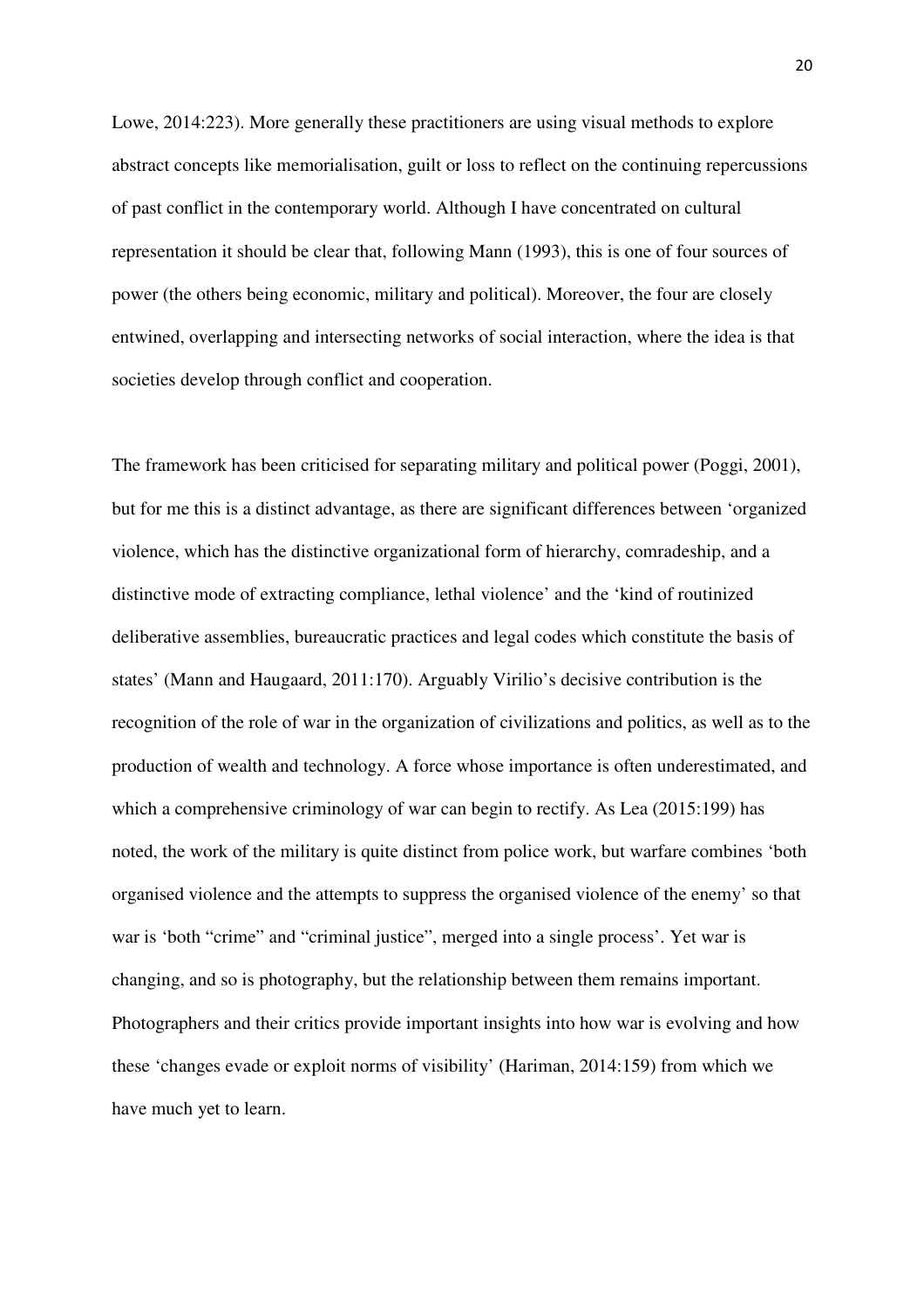### **Acknowledgements**

This paper was presented at a seminar on Criminology and War held at Middlesex University in March 2017 and organised by Vincenzo Ruggiero. I am grateful to Vincenzo and Sandra Walklate for their comments on this presentation, as well as the two anonymous reviewers for their helpful comments on the initial version of the paper. All images are reproduced with the generous permission of the artists.

# **Funding**

This work was supported by a Leverhulme Trust Major Research Fellowship, MRF-2014- 052.

### **References**

Atlas Group (2003/2006) 'Let's be Honest, the Rain Helped', in Merewether, W. (ed.) *The Archive*, London: Whitechapel Gallery.pp.179-180.

Badger, G. (2014) *The Genius of Photography*, London: Quadrille.

Baker, S. and S. Mavlian (eds.) (2014) *Conflict-Time-Photography*, London: Tate.

Brothers, C. (1997) *War and Photography: A Cultural History*, London: Routledge.

Brown, M. and E. Carrabine (eds.) (2017) *Routledge International Handbook of Visual Criminology,* London: Routledge.

Burke, P. (2001) *Eyewitnessing: The Uses of Images as Historical Evidence*, London: Reaktion Books.

Carville, J. (2014) 'The Violence of the Image: Conflict and Post-Conflict Photography in Northern Ireland', in Kennedy, L. and C. Patrick (eds.): *The Violence of the Image: Photography and Intenraional Conflict,* London: IB Tauris. pp.60-77.

Chow, R. (2006) *The Age of the World Target: Self-Referentiality in War, Theory, and Comparative Work,* Durham, NC: Duke University Press.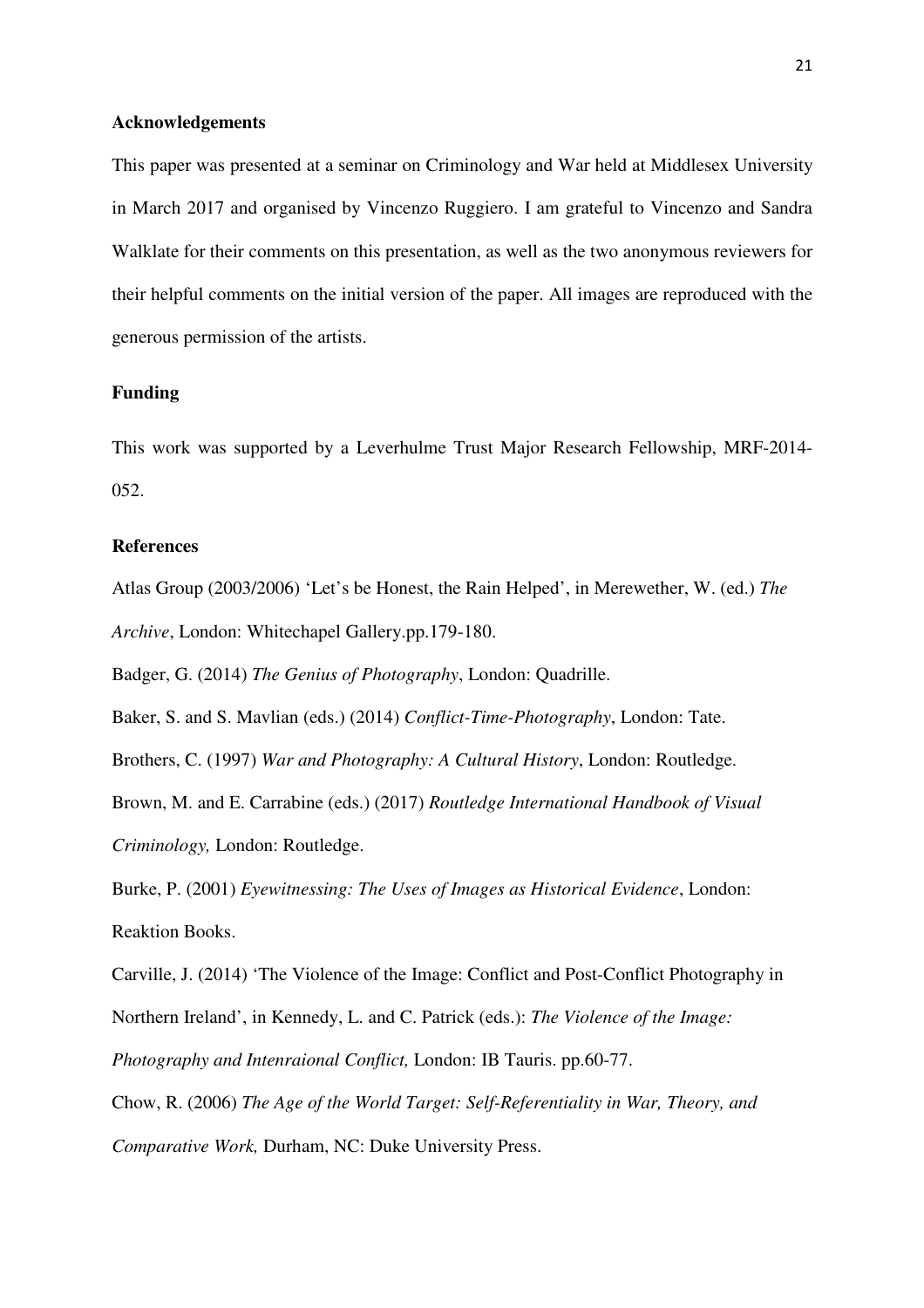Cotton, C. (2015) *The Photograph as Contemporary Art*, London: Thames & Hudson.

Degenhardt, T. (2010) 'Representing War as Punishment in the War on Terror', in *International Journal of Criminology and Sociological Theory*, 3:343-58.

Green, P. and T. Ward (2004) *State Crime: Government, Violence and Corruption*, London: Pluto Press.

Gregory, D. (2010) 'War and Peace', in *Transactions of the Institute of British Geographers*, 35: 154–186.

Gregory, D. (2013) 'American Military Imaginaries and Iraqi Cities', in Mirzoeff, N. (ed.) *The Visual Culture Reader*, London: Routledge.pp.181-195.

Gregory, D. (2014) 'Drone Geographies', in *Radical Philosophy*, 183 (Jan/Feb):7-19.

Hariman, R. (2014) 'Watching War Evolve: Photojournalism and New Forms of Violence',

in Kennedy, L. and C. Patrick (eds.): *The Violence of the Image: Photography and* 

*Intenraional Conflict,* London: IB Tauris. Pp.139163.

Jamieson, R. (1998) 'Towards a Criminology of War in Europe', in Ruggiero, V., N. South and I. Taylor (eds.) *The New European Criminology: Crime and Social Order in Europe*. London: Routledge.pp.480-506.

Jamieson, R. (Ed.) (2014) *The Criminology of War*, Farnham, Surrey: Ashgate.

Kaplan, C. (2006) 'Precision Targets: GPs and the Militarization of US Consumer Identity' *American Quarterly* 58(3):693-713.

Kaplan, C. (2013) 'Desert Wars: Virilio and the Limits of "Genuine Knowledge"', in Armitage, J. and R. Bishop (eds.) *Virilio and Visual Culture*, Edinburgh: Edinburgh University Press.pp.69-85.

Keller, U. (2001) *The Ultimate Spectacle: A Visual History of the Crimean War*, London: Routledge.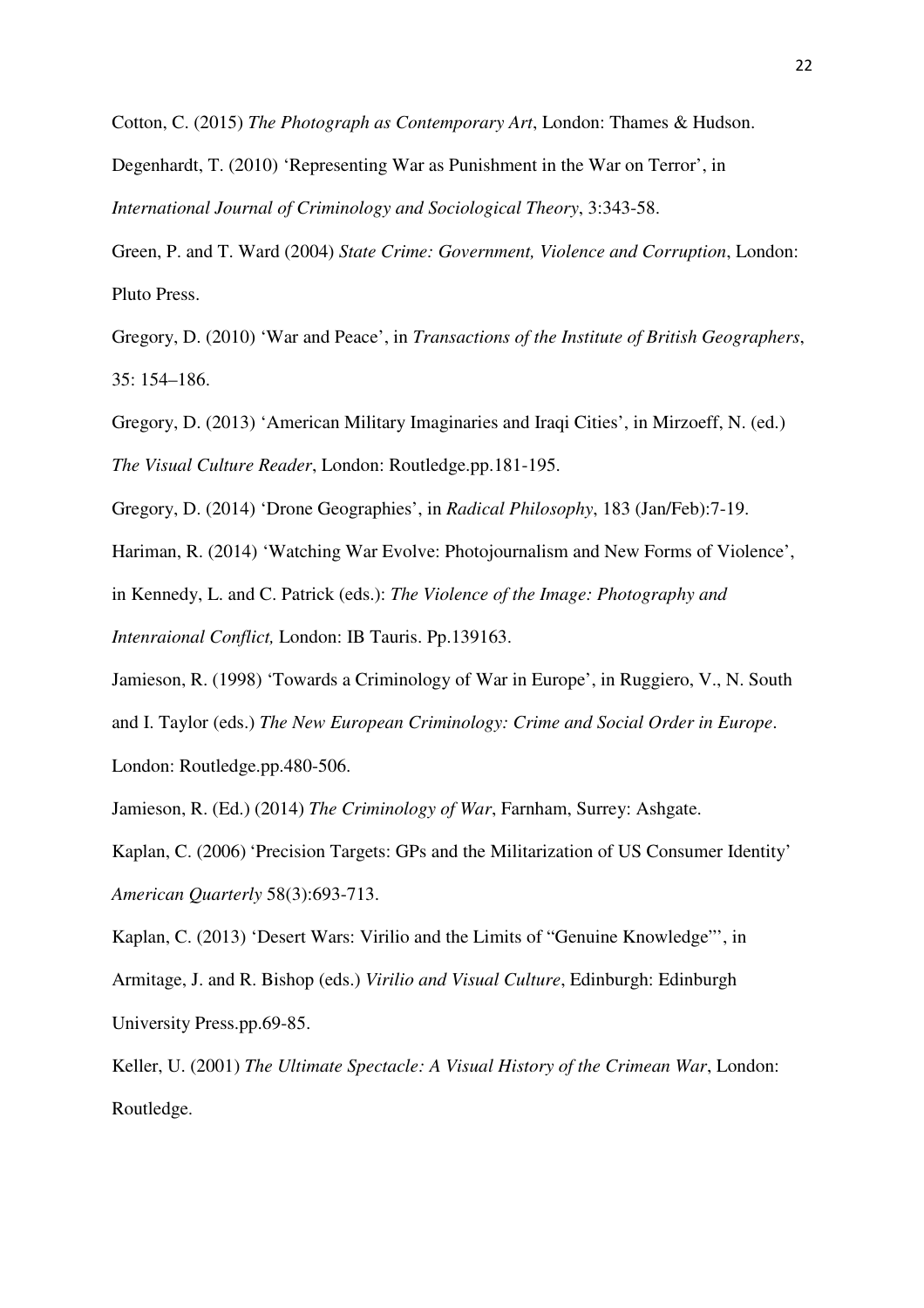Kellner, D. (1999) 'Virilio, War, and Technology: Some Critical Reflections', in *Theory, Culture and Society*, 16(5-6):103-125.

Lea, J. (2015) 'Postscript: From the Criminalisation of War to the Militarisation of Crime Control', in Walklate, S. and R. McGarry (eds.) *Criminology and War: Transgressing the Borders*, London: Routledge.pp.198-211.

Leach, N. (1999) 'Virilio and Architecture', in *Theory, Culture And Society,* 16(5-6):71-84. Lowe, P. (2014): 'The Forensic Turn: Bearing Witness and the "Thingness" of the Photograph', in Kennedy, L. and C. Patrick (eds.): *The Violence of the Image: Photography and Intenraional Conflict,* London: IB Tauris. Pp.211-234.

Mann, M. (1993) The Sources of Social Power, volume II: The Rise of Classes and Nation-States, 1760-1914. Cambridge: Cambridge University Press.Linfield, S. (2010) *The Cruel Radiance*, Chicago: University of Chicago Press.

Mann, M. and M. Haugaard (2011) 'Reflections on the Sources of Power', in *Journal of Political Power*, 4(2):169-178.

Marien, M. (2011) *Photography: A Cultural History*. London: Laurence King.

McGarry, R. and S. Walklate (eds.) (2016) *The Palgrave Handbook of Criminology and War*, London: Palgrave.

Nofolk, S. (2002) *Afghanistan*, Stockport: Dewi Lewis.

Norfolk, S. (2005) *Bleed*. Stockport: Dewi Lewis.

Padiyar, S., P. Shaw and P. Simpson (eds.) (2017) *Visual Culture and the Revolutionary and Napoleonic Wars*, London: Routledge.

Paglen, T. (2014) 'Geographies of Photography'. Blogpost published on 11.04.2014available at https://www.fotomuseum.ch/en/explore/still-searching/articles/26980, accessed 07.27.2017.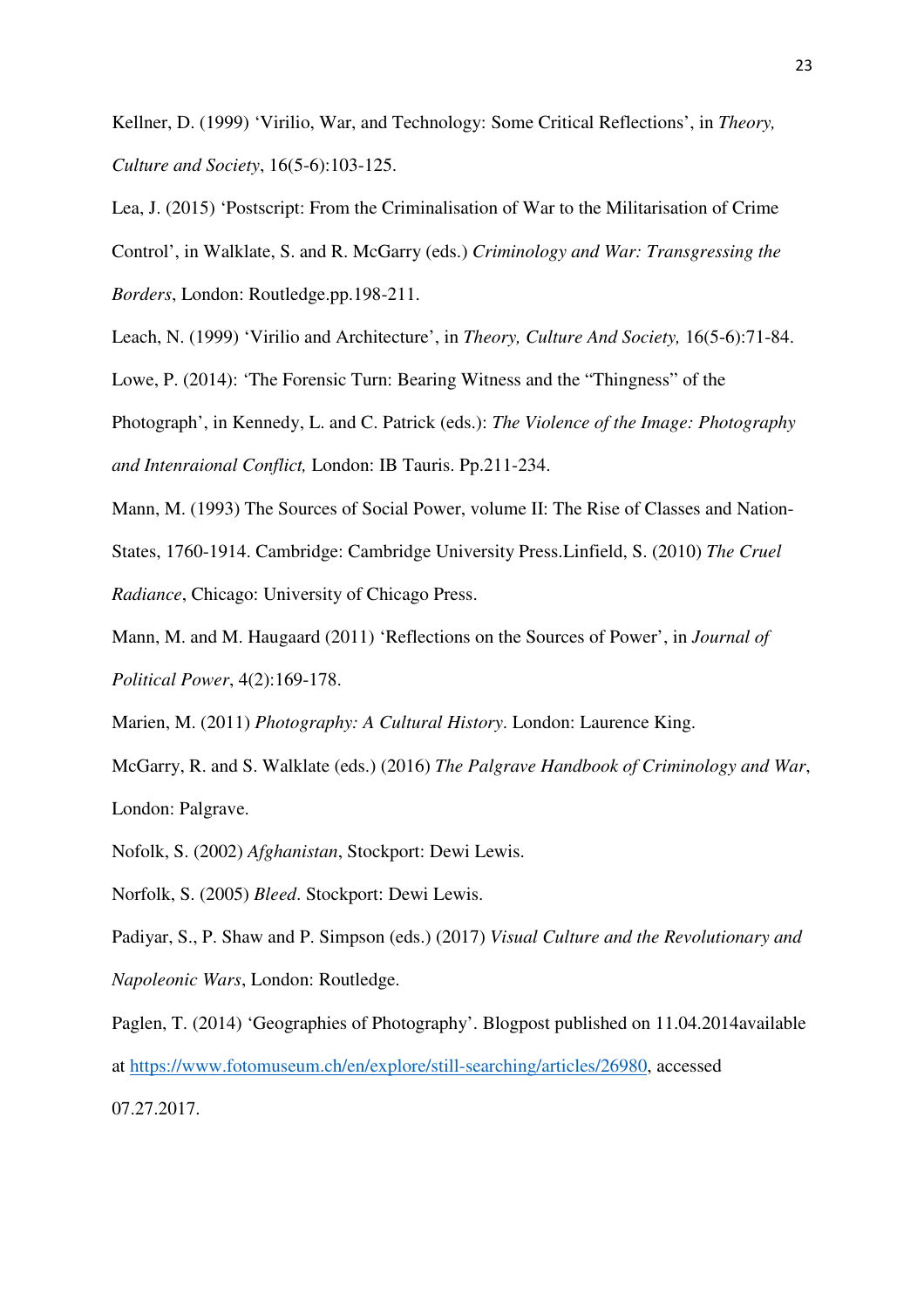Parks, L. (2013) 'Zeroing In: Overhead Imagery, Infrastructure Ruins, and Datalands in Afghasnistan and Iraq', in Mirzoeff, N. (ed.) *The Visual Culture Reader*, London: Routledge.pp.196-206.

Parks, L. (2016) 'Drones, Vertical Mediation, and the Targeted Class', in *Feminist Studies*  42(1):227-235.

Phillips, J. (2013) 'Light Weapons/Darkroom Shadows: Photography, Cinema, War', in Armitage, J. and R. Bishop (eds.) *Virilio and Visual Culture*, Edinburgh: Edinburgh University Press.pp.86-101.

Poggi, G. (2001) *Forms of Power*, Cambridge: Polity.

Pollock G (2012) 'Photographing Atrocity: Becoming Iconic?', in Batchen G, M. Gidley, N. Miller and J. Prosser (eds) *Picturing Atrocity: Photography in Crisis*. London: Reaktion Books.pp.65-78.

Reinhardt, M. (2007) 'Picturing Violence: Aesthetics and the Anxiety of Critique', in Reinhardt, M., H. Edwards and E. Duganne (eds) *Beautiful Suffering: Photography and the Traffic in Pain*, Williamstown, MA: Williams College Museum of Art.

Reinhardt, M. (2012) 'Painful Photographs: From the Ethics of Spectatorship to Visual

Politics', in Grønstad, A. and H. Gustafsson (eds.) *Ethics and Images of Pain*, London: Routledge. Pp.33-56.

Ritchin, F. (2013) *Bending the Frame: Photojournalism, Documentary, and the Citizen*, New York: Aperture.

Ruggiero, V. (2005) 'Criminalizing War: Criminology as Ceasefire', in *Social and Legal Studies*, 14(2):239-257.

Ruggiero, V. (2008) 'Privatizing International Conflict: War as Corporate Crime', in *Social Justics*, 34:132-147.

Satia, P. (2014) 'Drones: A History from the British Middle East', in *Humanity*, 5(1):1-31.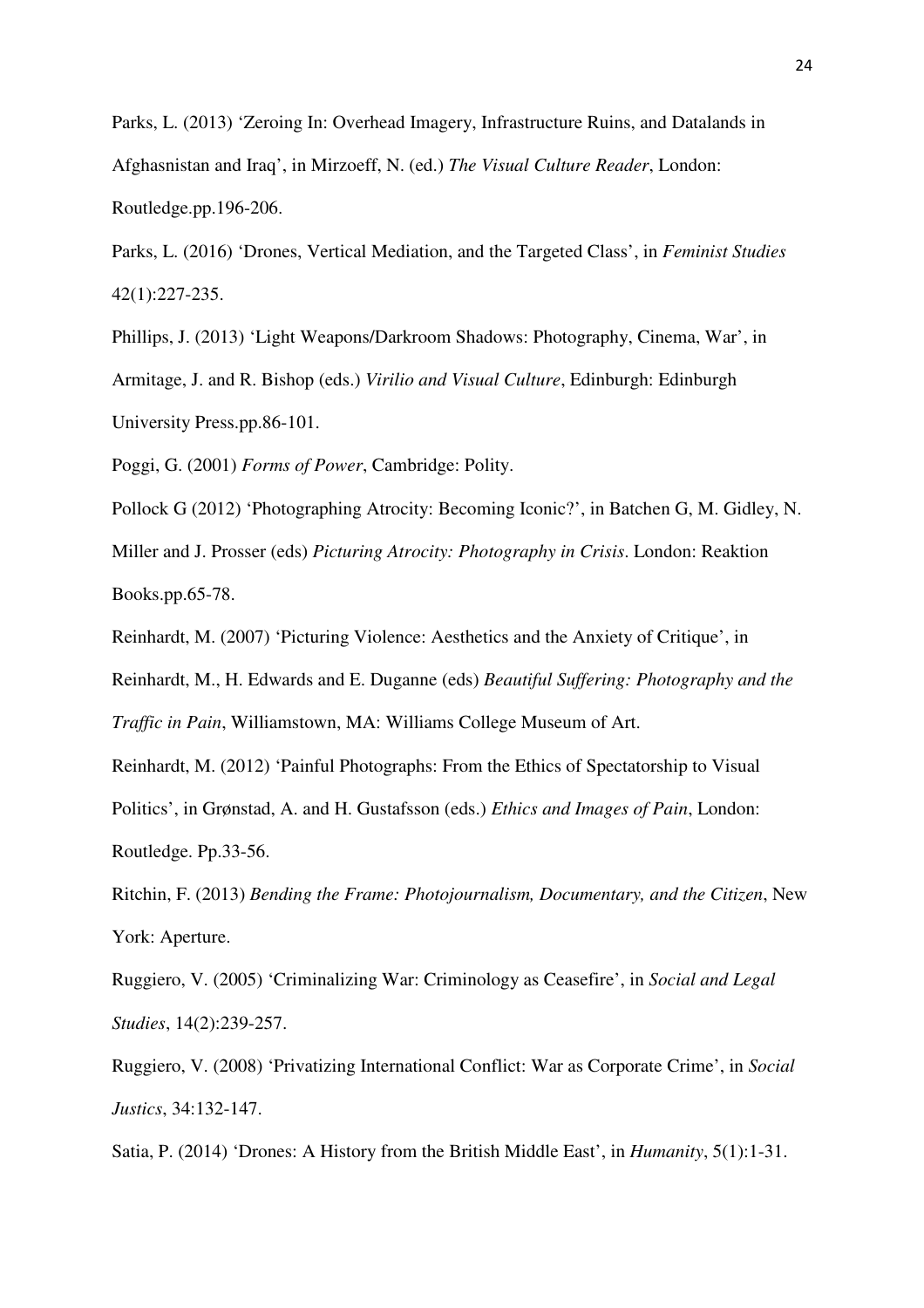Sekula, A. (1975/1982) 'On the Invention of Photographic Meaning', in Burgin, V. (ed.) *Thinking Photography*, Basingstoke: Palgrave.

Sekula, A. (2016) *Photography against the Grain: Essays and Photo Works, 1973-1983*, London: Mack.

Shields, D. (2015) *War is Beautiful*, New York: Powerhouse.

Sontag, S. (2003) *Regarding the Pain of Others.* London: Penguin.

Virilio, P. (1989) *War and Cinema: The Logistics of Perception*, London: Verso.

Virilio, P. (1994a) *The Vision Machine*, London: BFI.

Virilio, P. (1994b) *Bunker Archaeology*, New York: Princeton Architectural Press.

Virilio, P. (1997) *Open Sky*, London: Verso.

Wall, T. and T. Monahan (2011) 'Surveillance and Violence from Afar: The Politics of Drones and Liminal Security-scapes', in *Theoretical Criminology*, 15(3) 239– 254.

Walklate, S. and R. McGarry (eds.) (2015) *Criminology and War: Transgressing the Borders*, London: Routledge.